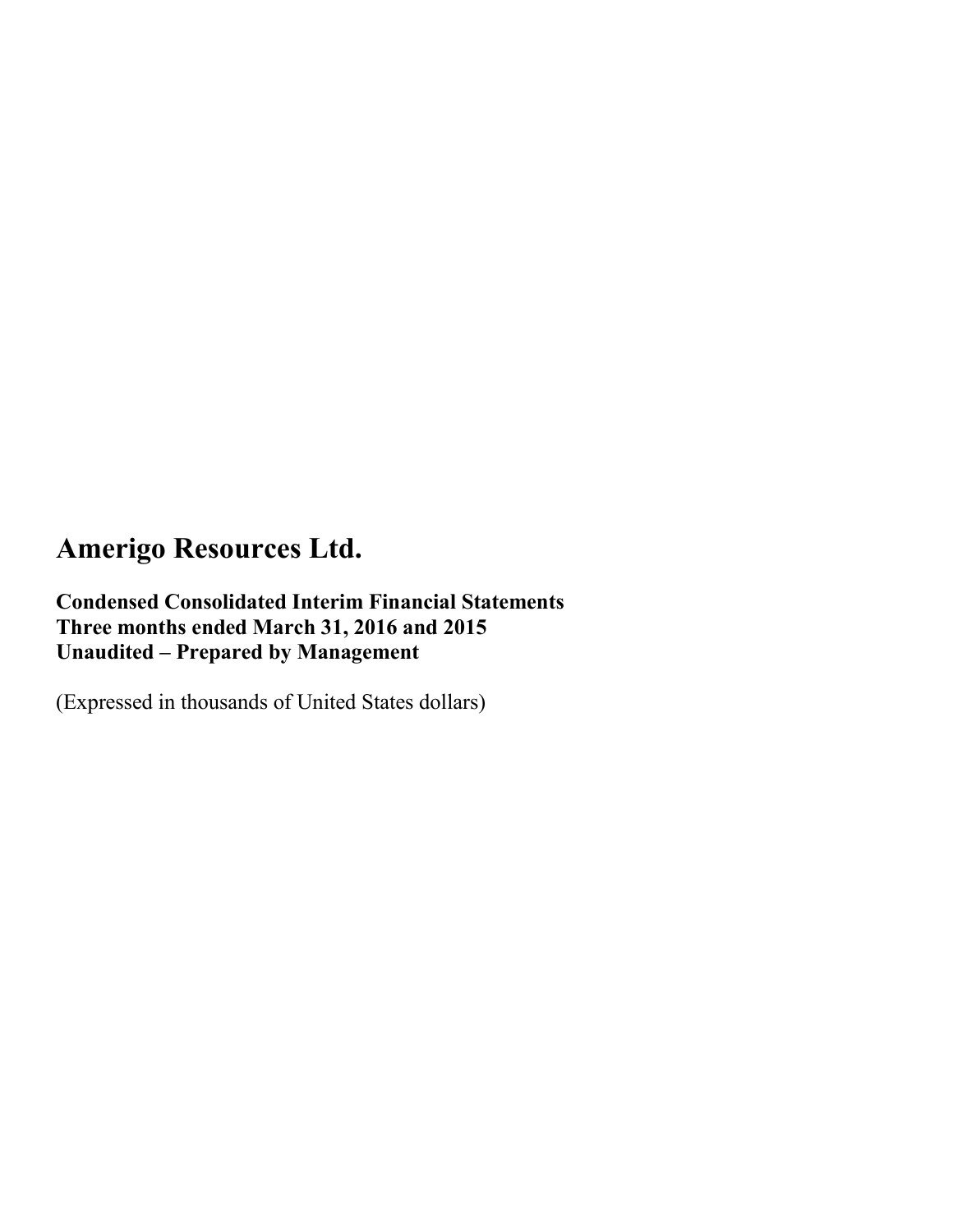Condensed Consolidated Interim Statements of Financial Position - Unaudited

(expressed in thousands of U.S. dollars)

|                                       |                | March 31, | December 31, |
|---------------------------------------|----------------|-----------|--------------|
|                                       |                | 2016      | 2015         |
|                                       | <b>Notes</b>   | \$        | \$           |
| <b>Assets</b>                         |                |           |              |
| <b>Current assets</b>                 |                |           |              |
| Cash and cash equivalents             |                | 11,757    | 9,032        |
| Trade and other receivables           |                | 9,266     | 911          |
| Taxes receivable                      |                | 11,419    | 13,846       |
| Prepaid expenses                      |                | 63        | 464          |
| Inventories                           | $\overline{4}$ | 7,164     | 7,502        |
|                                       |                | 39,669    | 31,755       |
| <b>Non-current assets</b>             |                |           |              |
| Investments                           |                | 1,330     | 992          |
| Property, plant and equipment         | 3, 5           | 179,122   | 181,494      |
| Intangible assets                     |                | 4,962     | 5,025        |
| Deferred income tax asset             |                | 50        | 49           |
| Other non-current assets              |                | 905       | 895          |
| <b>Total assets</b>                   |                | 226,038   | 220,210      |
|                                       |                |           |              |
| <b>Liabilities</b>                    |                |           |              |
| <b>Current liabilities</b>            |                |           |              |
| Trade and other payables              |                | 14,337    | 14,543       |
| DET royalties                         | $\mathbf{2}$   | 7,266     | 4,205        |
| Current portion of borrowings         | 6              | 16,674    | 17,964       |
| Current portion of interest rate swap | 6              | 76        | 76           |
| Current income tax liabilities        |                | 123       | 87           |
| Royalty derivative to related parties | 3, 7           | 1,070     | 879          |
|                                       |                | 39,546    | 37,754       |
| <b>Non-current liabilities</b>        |                |           |              |
| Severance provisions                  |                | 757       | 662          |
| <b>Borrowings</b>                     | 6              | 61,653    | 54,681       |
| Interest rate swap                    | 6              | 839       | 635          |
| Royalty derivative to related parties | 3, 7           | 8,658     | 8,011        |
| Deferred income tax liability         |                | 23,982    | 23,523       |
| Other non-current liabilities         |                | 7         | 50           |
| <b>Total liabilities</b>              |                | 135,442   | 125,316      |
|                                       |                |           |              |
| <b>Equity</b>                         | 8              |           |              |
| Share Capital                         |                | 78,168    | 78,057       |
| Other reserves                        |                | 7,349     | 7,289        |
| Retained earnings                     |                | 7,483     | 11,840       |
| Accumulated other comprehensive loss  |                | (2, 404)  | (2,292)      |
| Total equity                          |                | 90,596    | 94,894       |
| <b>Total equity and liabilities</b>   |                | 226,038   | 220,210      |
| <b>Commitments</b>                    | 14             |           |              |

The accompanying notes are an integral part of these interim condensed consolidated financial statements.

**Approved by the Board of Directors**

"Robert Gayton" "George Ireland" Director Director Director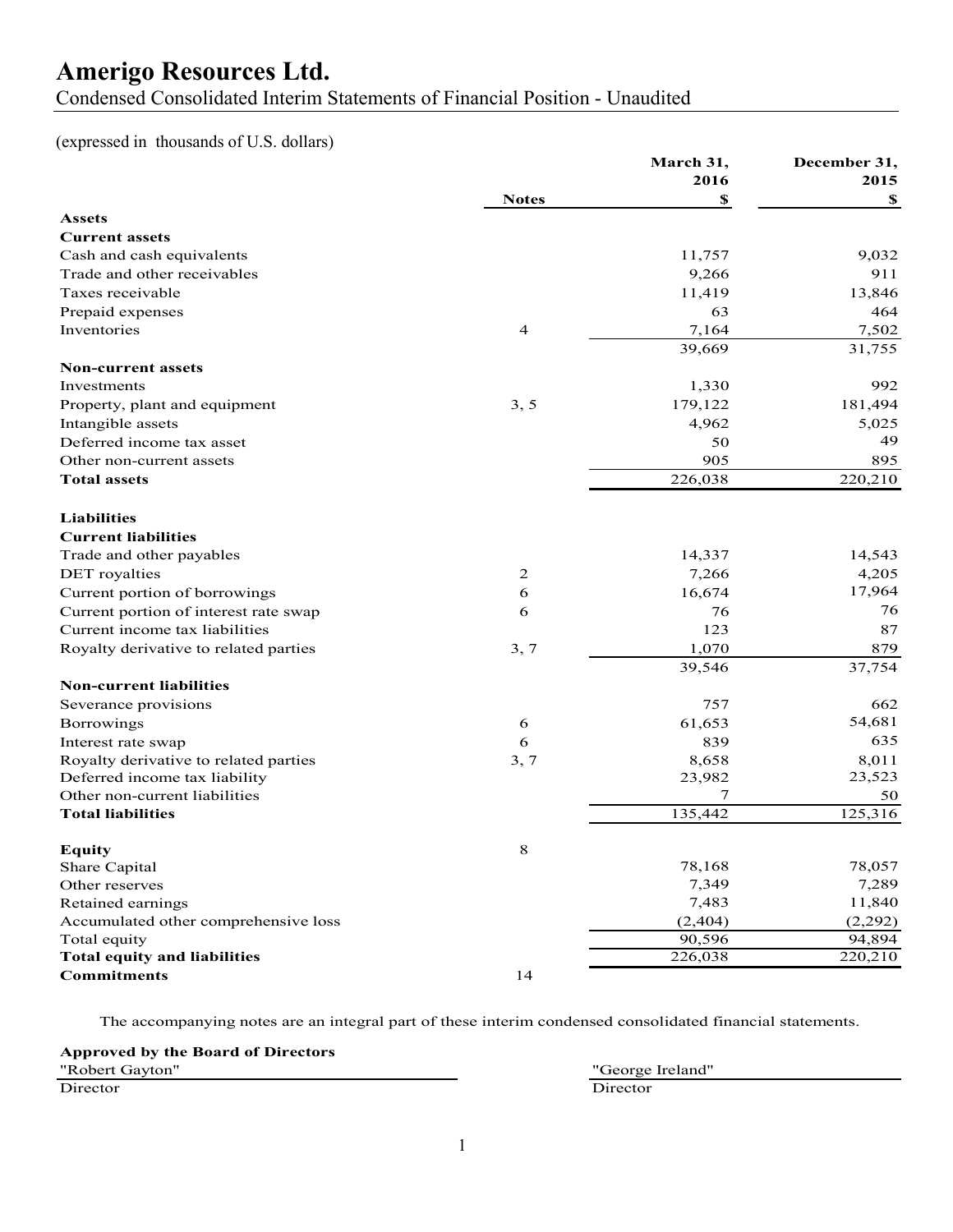Condensed Consolidated Interim Statements of Comprehensive Loss - Unaudited

### (expressed in thousands of U.S. dollars)

|                                                                       |                   | Three months ended March 31, |             |
|-----------------------------------------------------------------------|-------------------|------------------------------|-------------|
|                                                                       | <b>Notes</b>      | 2016                         | 2015        |
|                                                                       |                   | \$                           | $\mathbf S$ |
| Revenue                                                               | 10                | 19,255                       | 17,656      |
| <b>Tolling and production costs</b>                                   | 11(a)             | (21, 657)                    | (18,970)    |
| <b>Gross loss</b>                                                     |                   | (2, 402)                     | (1,314)     |
| Other expenses                                                        |                   |                              |             |
| General and administration                                            | 11(b)             | (854)                        | (928)       |
| Other gains (expenses)                                                | 11 <sub>(c)</sub> | 601                          | (465)       |
| Royalty derivative to related parties including changes in fair value | 11(d)             | (917)                        | (1,224)     |
|                                                                       |                   | (1,170)                      | (2,617)     |
| <b>Operating loss</b>                                                 |                   | (3,572)                      | (3,931)     |
| Finance expense                                                       | 11(e)             | (1, 488)                     | (430)       |
|                                                                       |                   | (1, 488)                     | (430)       |
| Loss before tax                                                       |                   | (5,060)                      | (4,361)     |
| Income tax recovery                                                   |                   | 703                          | 298         |
| <b>Net loss</b>                                                       |                   | (4, 357)                     | (4,063)     |
| Other comprehensive (loss) income, net of tax                         |                   |                              |             |
| Items that may be reclassified subsequently to net loss               |                   |                              |             |
| Cumulative translation adjustment                                     |                   | (421)                        | 466         |
| Unrealized gains (losses) on investments                              |                   | 338                          | (377)       |
| Severance provision                                                   |                   | (29)                         | (13)        |
| Other comprehensive (loss) income, net of tax                         |                   | (112)                        | 76          |
| <b>Comprehensive loss</b>                                             |                   | (4, 469)                     | (3,987)     |
| Weighted average number of shares outstanding, basic                  |                   | 173,975,621                  | 173,610,629 |
| Weighted average number of shares outstanding, diluted                |                   | 173,975,621                  | 173,610,629 |
| Loss per share                                                        |                   |                              |             |
| <b>Basic</b>                                                          |                   | (0.03)                       | (0.02)      |
| Diluted                                                               |                   | (0.03)                       | (0.02)      |

The accompanying notes are an integral part of these interim condensed consolidated financial statements.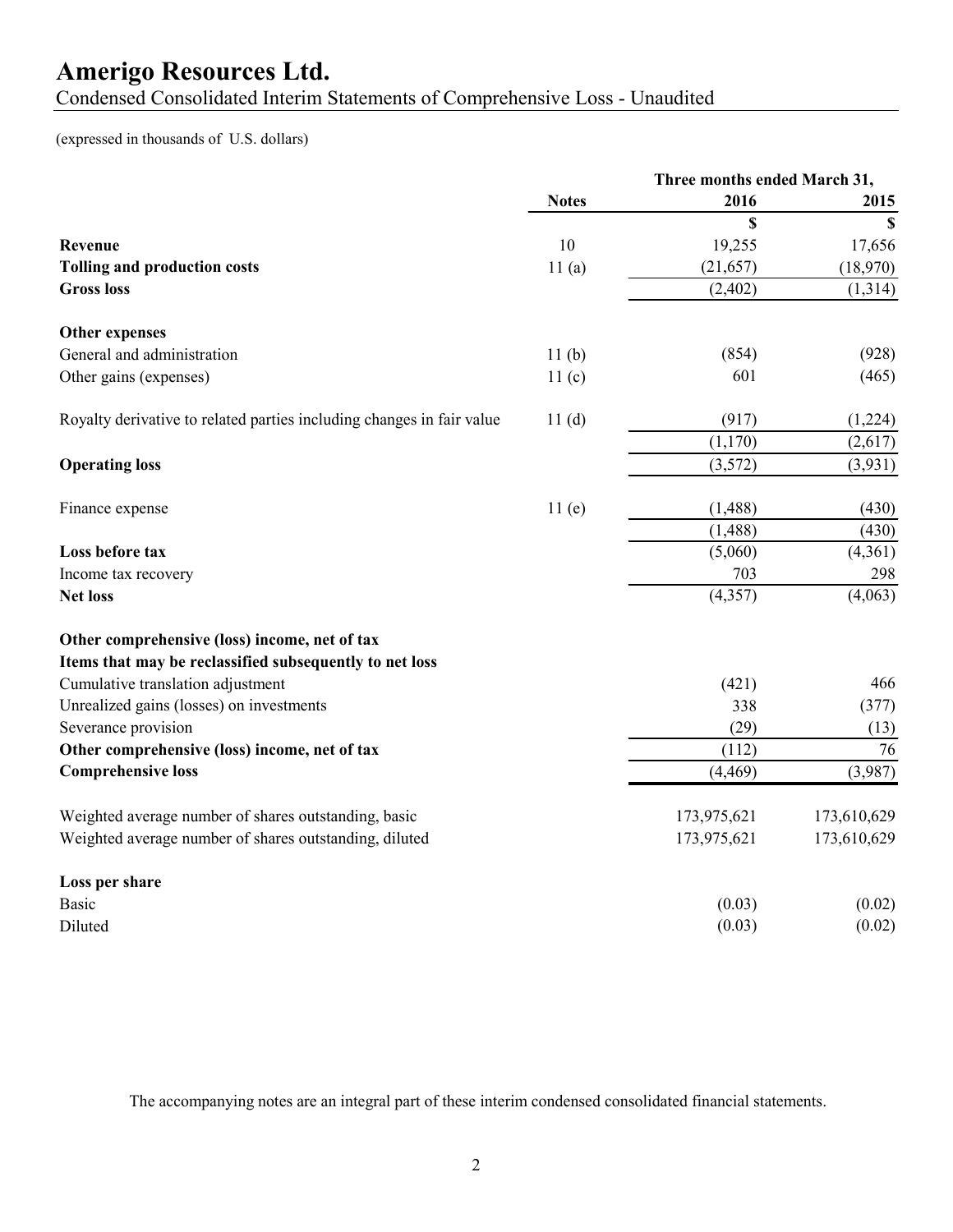### **Amerigo Resources Ltd.** Condensed Consolidated Interim Statements of Cash Flows - Unaudited

(expressed in thousands of U.S. dollars)

|                                                       | Three months ended March 31, |           |
|-------------------------------------------------------|------------------------------|-----------|
|                                                       | 2016                         | 2015      |
|                                                       | \$                           | \$        |
| Cash flows from operating activities                  |                              |           |
| Net loss                                              | (4,357)                      | (4,063)   |
| Adjustment for items not affecting cash:              |                              |           |
| Depreciation and amortization                         | 3,292                        | 1,681     |
| Impairment charges                                    | 518                          | 849       |
| Deferred income tax expense                           | 460                          | 644       |
| Unrealized foreign exchange expense                   | (442)                        | 924       |
| Changes in fair value of royalties to related parties | 691                          | 1,096     |
| Finance expense                                       | 1,060                        |           |
| Share-based payments                                  | 60                           | 53        |
| Other                                                 | 161                          | 2         |
|                                                       | 1,443                        | 1,186     |
| Changes in non-cash working capital                   |                              |           |
| Trade, other receivables and taxes receivable         | (5,729)                      | (3, 415)  |
| Inventories                                           | (137)                        | (809)     |
| Trade and other payables                              | 3,517                        | (1, 469)  |
| DET royalties                                         | 3,061                        | (12,610)  |
|                                                       | 712                          | (18, 303) |
| Payment of long-term employee benefits                | (642)                        |           |
| Net cash from operating activities                    | 1,513                        | (17, 117) |
|                                                       |                              |           |
| Cash flows from investing activities                  |                              |           |
| Purchase of plant and equipment                       | (3,714)                      | (8,713)   |
| Net cash from investing activities                    | (3,714)                      | (8,713)   |
|                                                       |                              |           |
| <b>Cash flows from financing activities</b>           |                              |           |
| Proceeds from borrowings, net of transaction costs    | 7,770                        | 22,113    |
| Repayment of borrowings                               | (3,390)                      |           |
| Net cash from financing activities                    | 4,380                        | 22,113    |
|                                                       |                              |           |
| Net increase (decrease) in cash and cash equivalents  | 2,179                        | (3,717)   |
| Effect of exchange rate changes on cash               | 546                          | (414)     |
| Cash and cash equivalents - Beginning of period       | 9,032                        | 18,308    |
| Cash and cash equivalents - End of period             | 11,757                       | 14,177    |
| Supplementary cash flow information (Note 12)         |                              |           |

The accompanying notes are an integral part of these interim condensed consolidated financial statements.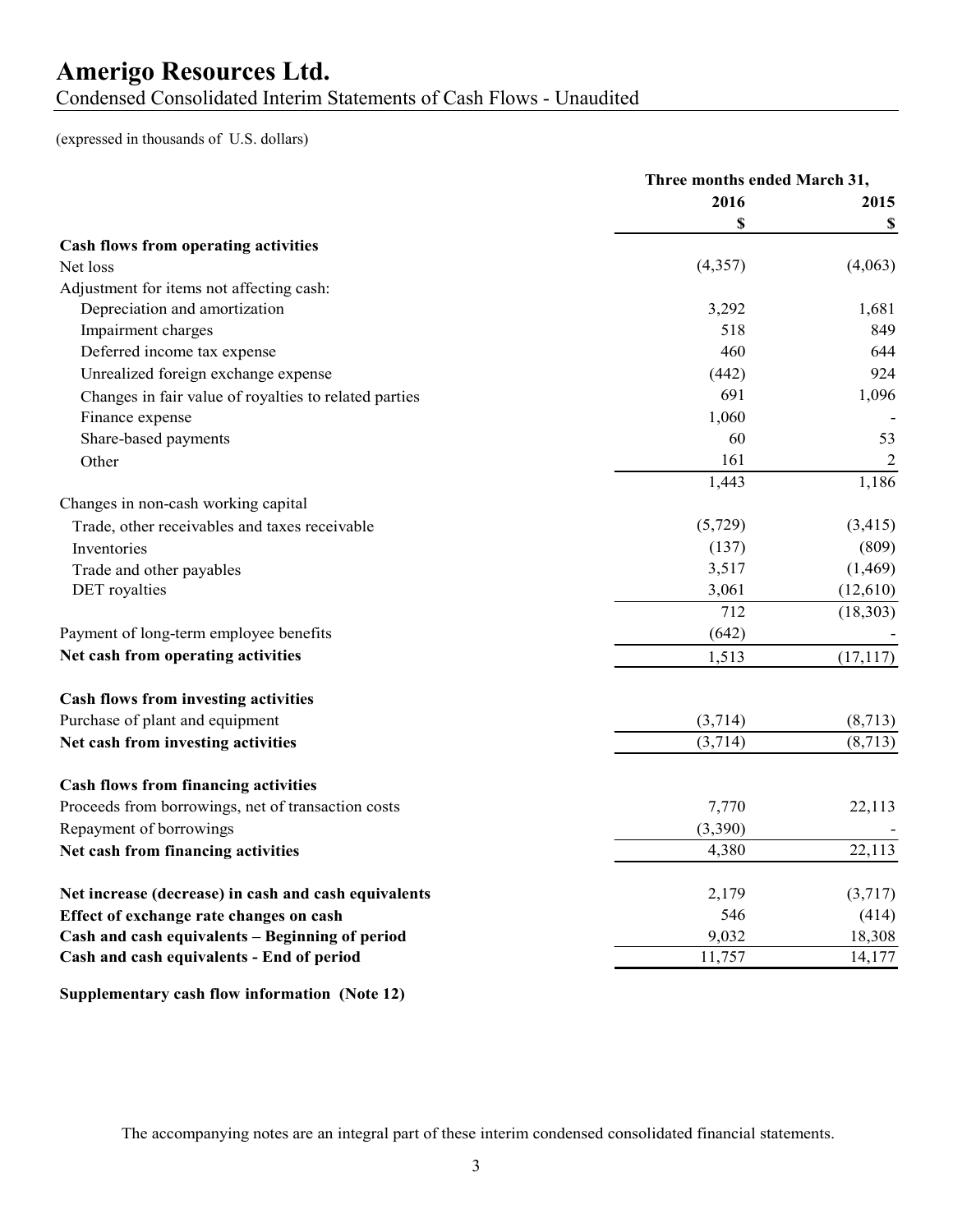Condensed Consolidated Interim Statements of Changes in Equity - Unaudited

### (expressed in thousands of U.S. dollars)

|                                                                       | Share capital       |                           |                   |                                                        |                             |                     |
|-----------------------------------------------------------------------|---------------------|---------------------------|-------------------|--------------------------------------------------------|-----------------------------|---------------------|
|                                                                       | Number of<br>shares | <b>Amount</b>             | Other<br>reserves | <b>Accumulated</b><br>other<br>comprehensive<br>income | <b>Retained</b><br>earnings | <b>Total equity</b> |
|                                                                       |                     | $\boldsymbol{\mathsf{S}}$ | \$                | \$                                                     | \$                          | \$                  |
| Balance - January 1, 2015                                             | 173,610,629         | 78,057                    | 7,088             | (2, 425)                                               | 28,773                      | 111,493             |
| Share-based payments                                                  |                     |                           | 53                |                                                        |                             | 53                  |
| Cumulative translation adjustment                                     |                     |                           |                   | 466                                                    |                             | 466                 |
| Unrealized losses on investments                                      |                     |                           |                   | (377)                                                  |                             | (377)               |
| Severance provision                                                   |                     |                           |                   | (13)                                                   |                             | (13)                |
| Net loss                                                              |                     |                           |                   |                                                        | (4,063)                     | (4,063)             |
| Balance - March 31, 2015                                              | 173,610,629         | 78,057                    | 7,141             | (2,349)                                                | 24,710                      | 107,559             |
| Share-based payments                                                  |                     |                           | 148               |                                                        |                             | 148                 |
| Cumulative translation adjustment<br>Unrealized losses on investments |                     |                           |                   | 430<br>(332)                                           |                             | 430<br>(332)        |
| Severance provision                                                   |                     |                           |                   | (41)                                                   |                             | (41)                |
| Net loss                                                              |                     | ٠                         |                   | $\overline{\phantom{a}}$                               | (12, 870)                   | (12, 870)           |
| Balance - December 31, 2015                                           | 173,610,629         | 78,057                    | 7,289             | (2,292)                                                | 11,840                      | 94,894              |
| Balance - January 1, 2016                                             | 173,610,629         | 78,057                    | 7,289             | (2,292)                                                | 11,840                      | 94,894              |
| Share-based payments                                                  |                     |                           | 60                |                                                        |                             | 60                  |
| Compensation settled with shares                                      | 1,071,429           | 111                       |                   |                                                        |                             | 111                 |
| Cumulative translation adjustment                                     |                     |                           |                   | (421)                                                  |                             | (421)               |
| Unrealized gains on investments                                       |                     |                           |                   | 338                                                    |                             | 338                 |
| Severance provision                                                   |                     |                           |                   | (29)                                                   |                             | (29)                |
| Net loss                                                              |                     |                           |                   |                                                        | (4, 357)                    | (4, 357)            |
| Balance - March 31, 2016                                              | 174,682,058         | 78,168                    | 7,349             | (2,404)                                                | 7,483                       | 90,596              |

The accompanying notes are an integral part of these interim condensed consolidated financial statements.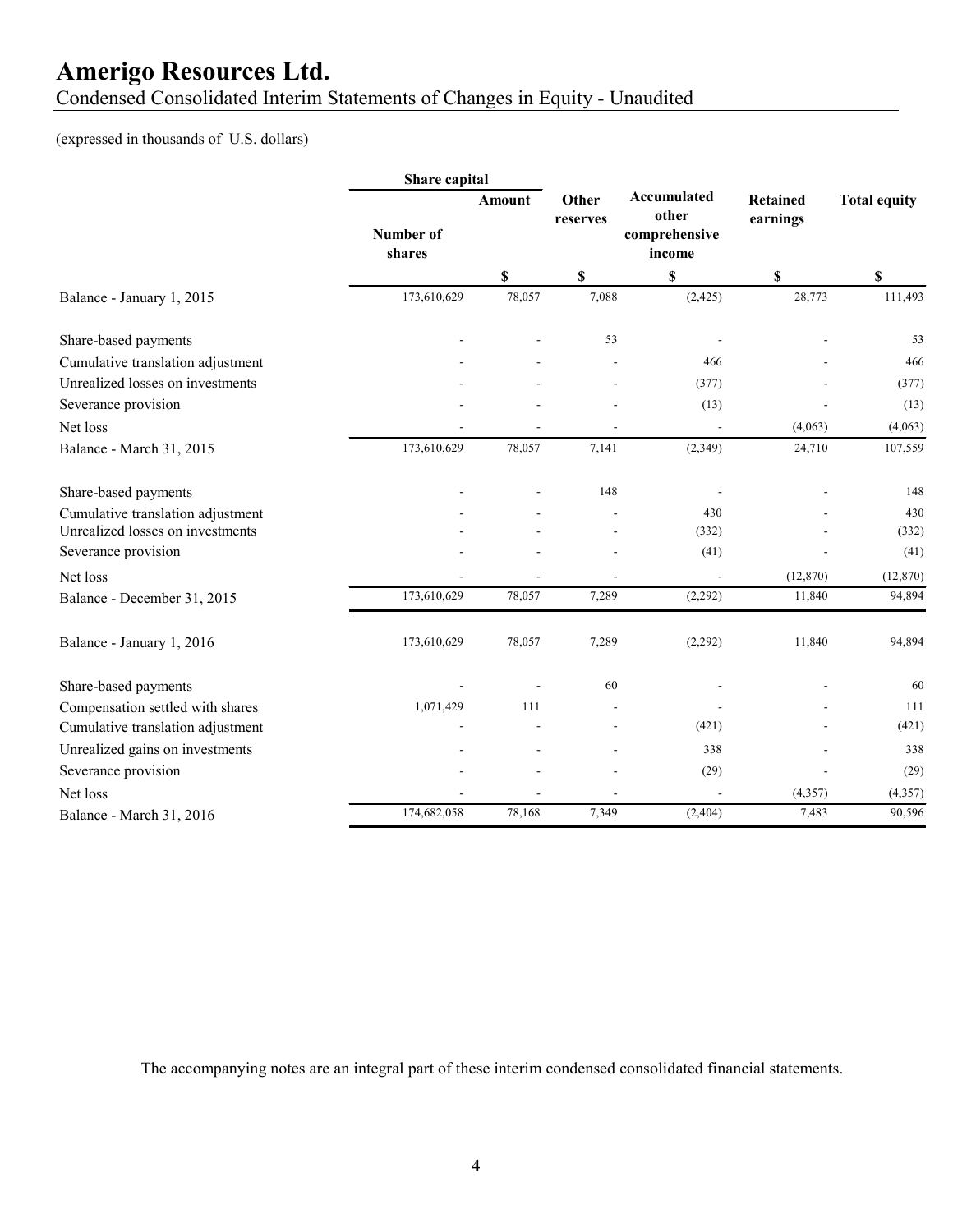Notes to the Condensed Consolidated Interim Financial Statements - Unaudited March 31, 2016

(tabular information expressed in thousands of U.S. dollars)

### **1) REPORTING ENTITY AND BASIS OF PRESENTATION**

a) Reporting entity

Amerigo Resources Ltd. ("Amerigo" or the "Company") is a company domiciled in Canada. Its shares are listed for trading on the Toronto Stock Exchange ("TSX") and the OTCQX stock exchange in the United States. These condensed consolidated financial statements ("interim financial statements") of the Company as at and for the three months ended March 31, 2016 ("Q1-2016") include the accounts of the Company and its subsidiaries (collectively the "Group").

The Group is principally engaged in the production of copper concentrates through its operating subsidiary Minera Valle Central S.A. ("MVC"), pursuant to a long-term contractual relationship with the El Teniente Division ("DET") of Corporación Nacional del Cobre de Chile ("Codelco") (Note 2). As of January 1, 2015, copper production from MVC is conducted under a tolling agreement with DET.

b) Statement of compliance

These interim financial statements have been prepared in accordance with International Financial Reporting Standards ("IFRS") as issued by the International Accounting Standards Board ("IASB") applicable to the preparation of interim financial statements, including IAS 34, Interim Financial Reporting. These interim financial statements do not include all the information required for a complete set of IFRS statements. However, selected notes are included to explain events and transactions that are significant to an understanding of the changes in the Company's financial position and performance since the last annual consolidated financial statements as at and for the year ended December 31, 2015.

These interim financial statements were authorised for issue by the board of directors of the Company on May 2, 2016.

c) Significant accounting policies

These interim financial statements follow the same accounting policies and methods of application as the Company's most recent annual financial statements. Accordingly, the interim financial statements should be read in conjunction with the Company's most recent annual financial statements.

d) New IFRS pronouncements

There were no new or revised IASB standards and interpretations adopted by the Company on January 1, 2016.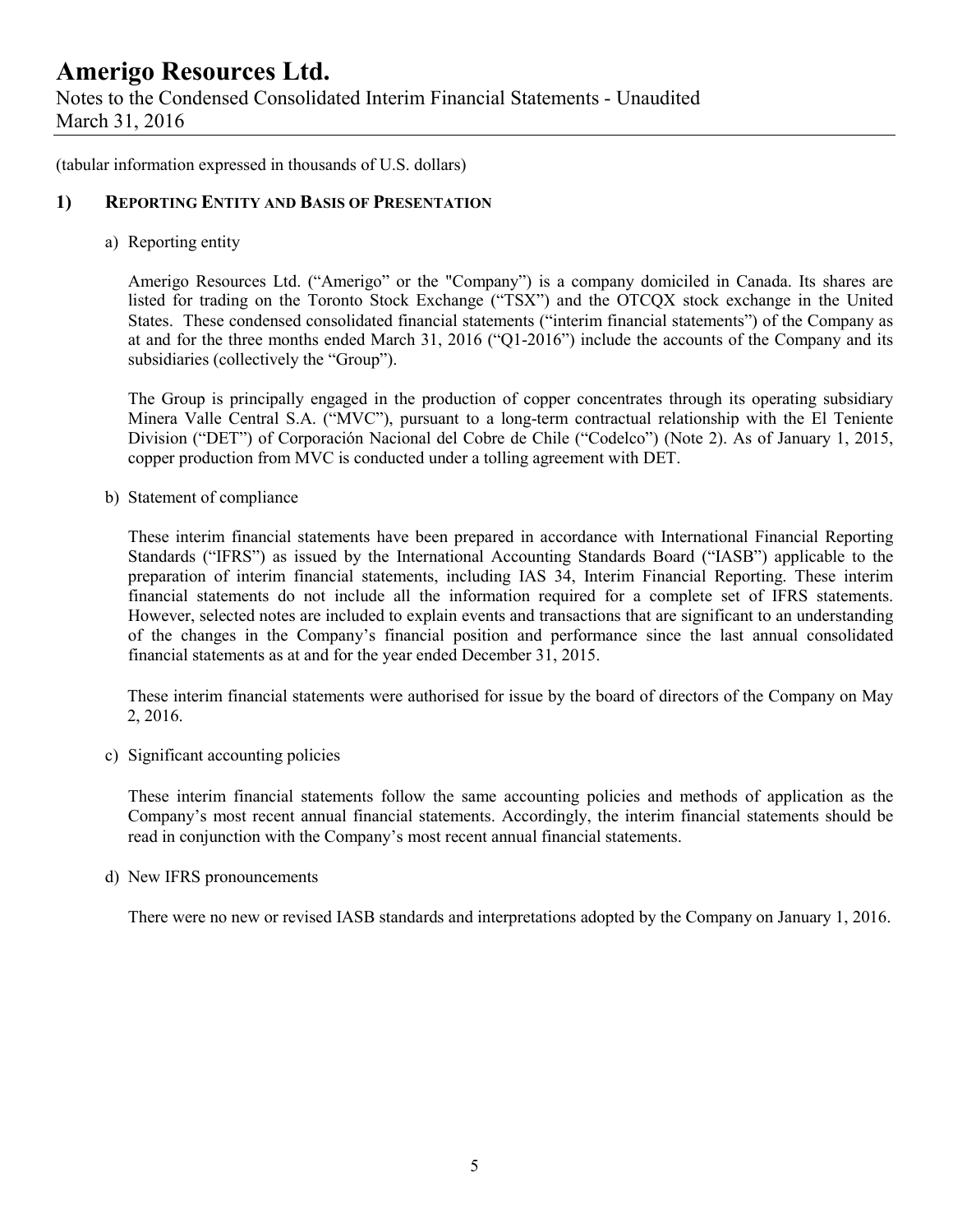### **Amerigo Resources Ltd.** Notes to the Condensed Consolidated Interim Financial Statements - Unaudited March 31, 2016

(tabular information expressed in thousands of U.S. dollars)

#### **2) AGREEMENTS WITH CODELCO'S EL TENIENTE DIVISION**

In 1991, MVC entered into a contract with DET to process the fresh tailings from El Teniente, the world's largest underground copper mine, for a term that through several contract modifications was extended to 2021 (collectively, the "Fresh Tailings Contract"). In 2009, MVC and DET entered into an agreement to process the tailings from Colihues, one of El Teniente's historic tailings deposits (the "Colihues Contract"). On April 8, 2014 MVC and DET entered into a contract (the "Master Agreement") for the purchase by MVC of the rights to process tailings from an additional historic tailings deposit, Cauquenes, for a term to the earlier of its depletion or 2033, and extending the Fresh Tailings Contract from 2021 to 2037 and the Colihues Contract to the earlier of its depletion or 2037.

Until December 31, 2014, royalties were payable to DET in respect of copper concentrates produced by MVC. DET royalties were calculated using the average London Metal Exchange ("LME") copper price for the month of production of the concentrates. Adjustments to the DET royalties were recorded on a monthly basis for changes in the amount of copper concentrates during the settlement period. DET royalties were recorded as components of production costs.

On February 3, 2015, MVC and DET entered into a second modification to the Master Agreement which changed the legal relationship between the parties for the period from January 1, 2015 to December 31, 2022. During this period, production of copper concentrates by MVC has and will conducted under a tolling agreement with DET. Title to the copper concentrates produced by MVC is retained by DET and MVC earns tolling revenue, calculated as gross revenue for copper produced at applicable market prices, net of notional items (treatment and refining charges, DET royalties and transportation costs) (Note 10). The notional DET royalties precisely mimic the former royalty arrangements between MVC and DET.

Notional royalties for copper concentrates produced from fresh tailings are determined through a sliding scale formula tied to copper prices. Until August 1, 2015, no notional royalties applied at copper prices below \$0.80/lb and notional royalties increased to a maximum of 13.5% at copper prices of \$1.30/lb or higher. As of August 1, 2015, the sliding scale changed to a range of copper prices from \$1.95/lb (13.5%) to \$4.80/lb (28.4%), and exchange rate provisions that increased notional royalties were eliminated.

Notional royalties for copper concentrates produced from Colihues historic tailings are determined through a sliding scale for copper prices ranging from \$0.80/lb (3%) to \$4.27lb (approximately 30%). The parties are required to review costs and potentially adjust notional royalty structures for copper production from Colihues tailings if the copper price remains below \$1.95/lb or over \$4.27/lb for three consecutive months.

Notional royalties for copper concentrates produced from Cauquenes historic tailings are determined through a sliding scale for copper prices ranging from \$1.95/lb (16%) to \$5.50/lb (39%);

Until August 1, 2015, MVC paid a royalty of 10% of MVC's net revenue received from the sale of molybdenum concentrates produced from fresh tailings and 11.9% on net molybdenum revenue from Colihues tailings. As of August 1, 2015, these terms were amended to a sliding scale global molybdenum royalty for molybdenum prices between \$7.31/lb (9%) and \$40/lb (19.7%).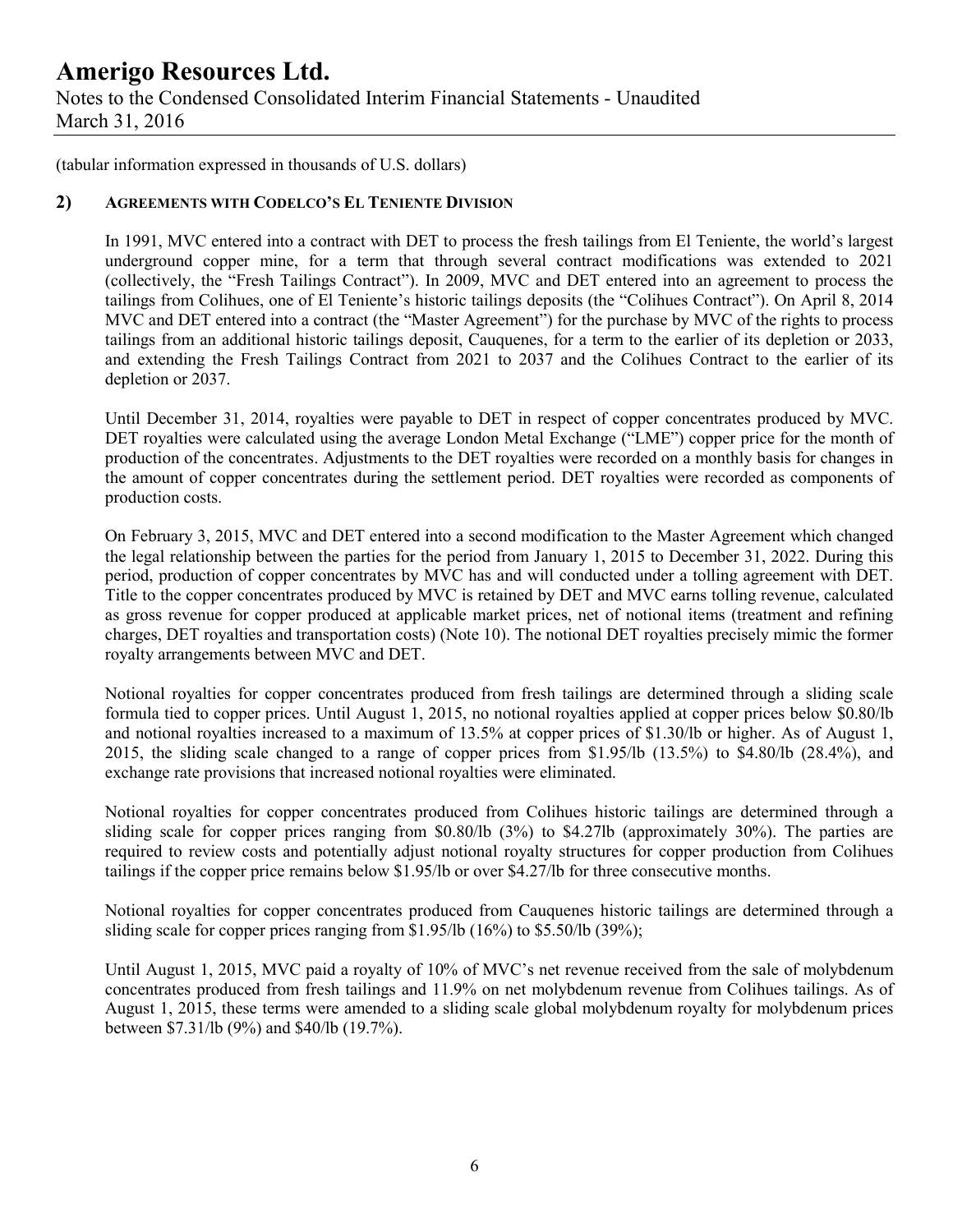(tabular information expressed in thousands of U.S. dollars)

`

The Master Agreement contains provisions requiring the parties to meet and review cost and notional royalty/royalty structures in the event monthly average prices fall below certain ranges and projections indicate the permanence of such prices over time. The review of all notional royalty/royalty structures is to be carried out in a manner that gives priority to the viability of the Master Agreement and maintains the equilibrium of the benefits between the Parties.

The Master Agreement also contains three early exit options exercisable by DET within 2021 and every three years thereafter only in the event of changes unforeseen as of the date of the Master Agreement. The Company has currently judged the probabilities of DET exercising any of these early exit options as remote.

On August 29, 2014, DET and MVC entered into a first modification to the Master Agreement, which provided for deferral of payment of up to \$9.1 million in DET royalties in 2014 in order for MVC to expedite certain works associated with the Cauquenes expansion. The deferred amounts were paid in full in the quarter ended March 31, 2015 ("Q1-2015).

On February 3, 2015, MVC and DET entered into a second modification to the Master Agreement under which MVC's production of copper concentrates is being conducted under a tolling agreement with DET -as described in preceding paragraphs- and DET provided a copper price support agreement to assist MVC with the Cauquenes expansion in an amount of up to \$17.0 million (the "DET Expansion Support Facility"). MVC will draw down \$1.0 million from the DET Expansion Support Facility for each month during the years 2015 and 2016 in which the average final settlement copper price to MVC is less than \$2.80/lb, up to the \$17.0 million maximum. The DET Expansion Support Facility bears interest at a rate of 0.6% per month and is subordinate to MVC's bank financing. As at March 31, 2016, MVC had drawn down \$10.0 million from the DET Expansion Support Facility (December 31, 2015: \$7.0 million) (Note 6(c)). The DET Expansion Support Facility will be repaid starting in January 2017 and up to December 31, 2019 at a rate of \$1.0 million per month, provided this repayment rate does not preclude MVC from making the semi-annual principal debt repayments described in Note 6(a). MVC does not currently anticipate making principal repayments to the DET Expansion Support Facility within the twelve months following March 31, 2016. MVC may repay the DET Expansion Support Facility in advance and without penalty, provided its bank debt holders pre-approve the advance payments.

In Q1-2016, MVC and DET reached an agreement to defer DET notional royalty adjustments to gross revenue during a four-month period, from March to June 2016. At March 31, 2016, \$1.3 million of adjustments had been deferred.

At March 31, 2016, the accrual for DET notional royalties was \$7.3 million (December 31, 2015: \$4.2 million), representing four months of notional royalties (2015: three months of notional royalties).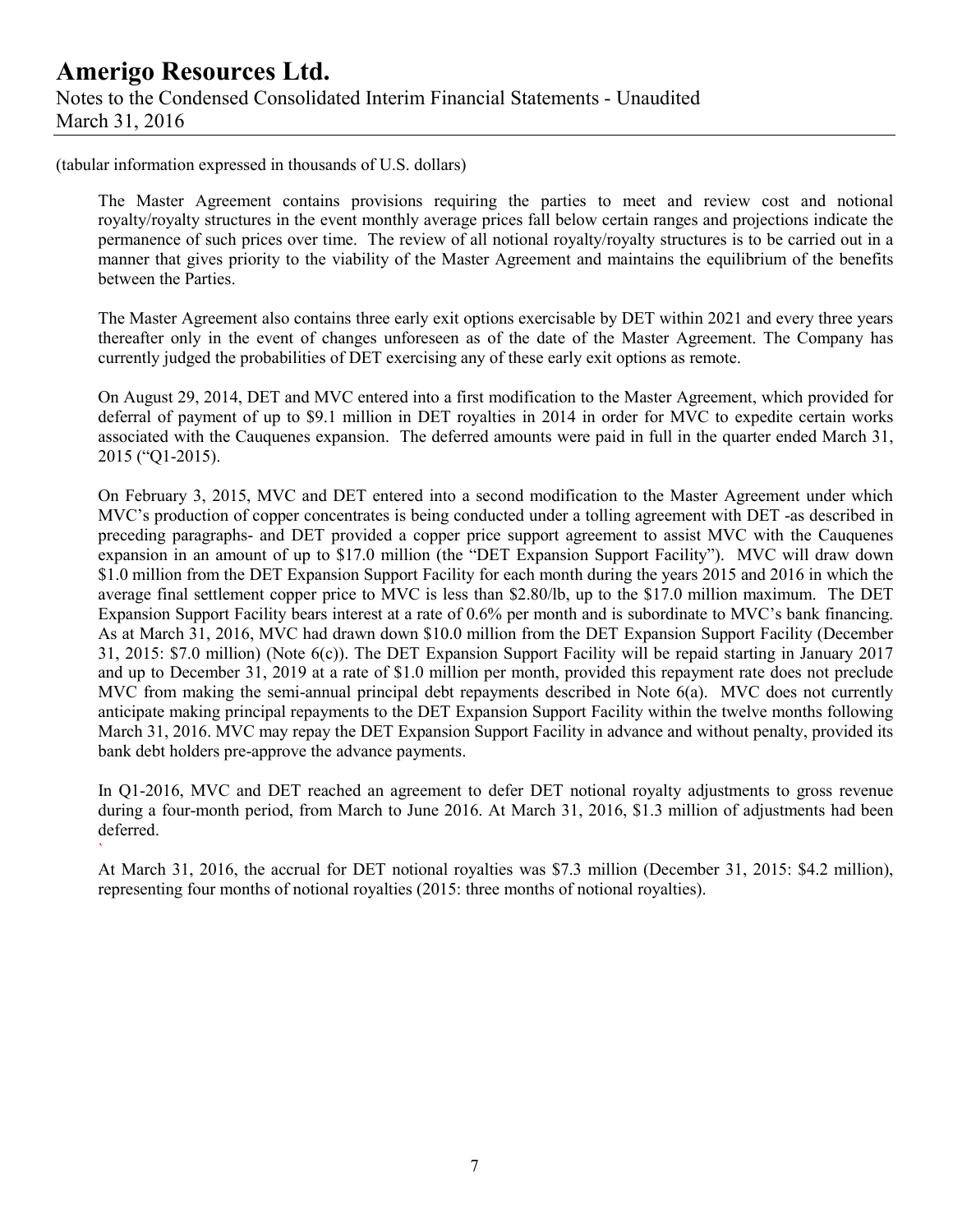### **Amerigo Resources Ltd.** Notes to the Condensed Consolidated Interim Financial Statements - Unaudited March 31, 2016

(tabular information expressed in thousands of U.S. dollars)

#### **3) CRITICAL ACCOUNTING ESTIMATES AND JUDGEMENTS**

The preparation of interim financial statements requires management to make judgements, estimates and assumptions that affect the application of accounting policies and the reported amounts of assets and liabilities, income and expenses. Actual results may differ from these estimates.

The significant judgements made by management in applying the Company's accounting policies and the key sources of estimation uncertainty were the same as those that applied to the consolidated financial statements as at and for the year ended December 31, 2015, except as addressed below.

a) Impairment of Property, Plant and Equipment

In accordance with the Company's accounting policy, each asset or cash generating unit is evaluated at each reporting date to determine whether there are any indications of impairment. If any such indication exists, a formal estimate of recoverable amount is performed and an impairment loss is recognized to the extent that the carrying amount exceeds the recoverable amount. The recoverable amount of an asset or cash generating group of assets is measured at the higher of fair value less costs to sell and value in use.

The determination of fair value less cost to sell and value in use requires management to make estimates and assumptions about expected tolling, production and sales volumes, metals prices, mine plan estimates, operating costs, mine closure and restoration costs, future capital expenditures and appropriate discount rates for future cash flows. The estimates and assumptions are subject to risk and uncertainty, and as such there is the possibility that changes in circumstances may alter these projections and impact the recoverable amount of the assets. In such circumstances, some or all of the carrying value of the assets may be further impaired or prior impairments to carrying value may be reduced, with the impact recorded in the statement of income.

As at March 31, 2016, management of the Company determined that low market price of copper and the continued depressed market price for the Company's shares, resulting in market capitalization for the Company below its net asset value, constituted an impairment indicator, and completed an impairment assessment for MVC that included a determination of fair value less costs to sell.

Key assumptions incorporated in the impairment model included the following:

- Copper prices (\$/lb): 2016: \$2.16; 2017: \$2.30; 2018: \$2.53; 2019: \$2.68; 2020: \$2.84; 2021 to 2037: \$3.00.
- Power costs (excluding benefit from self-generation): From 2016 to 2027 costs are per contractual estimates (2016: \$0.09774/kWh, 2017: \$0.09773/kWh, 2018 to 2037: \$0.11317/kWh).
- Operating costs based on historical costs incurred and estimated forecasts
- Tolling/production volume and recoveries as indicated in MVC's mining plan from 2016 to 2037, including processing of fresh tailings and historic tailings from the Colihues and Cauquenes deposits
- Discount rate: 7% after tax

Based on the assumptions described above, management's impairment evaluation did not result in the identification of an impairment loss as of March 31, 2016. Although management believes the estimates applied in this impairment assessment are reasonable, such estimates are subject to significant uncertainties and judgements. The Group's impairment model is very sensitive to changes in estimated metal prices and operating costs, particularly estimated power costs beyond MVC's current power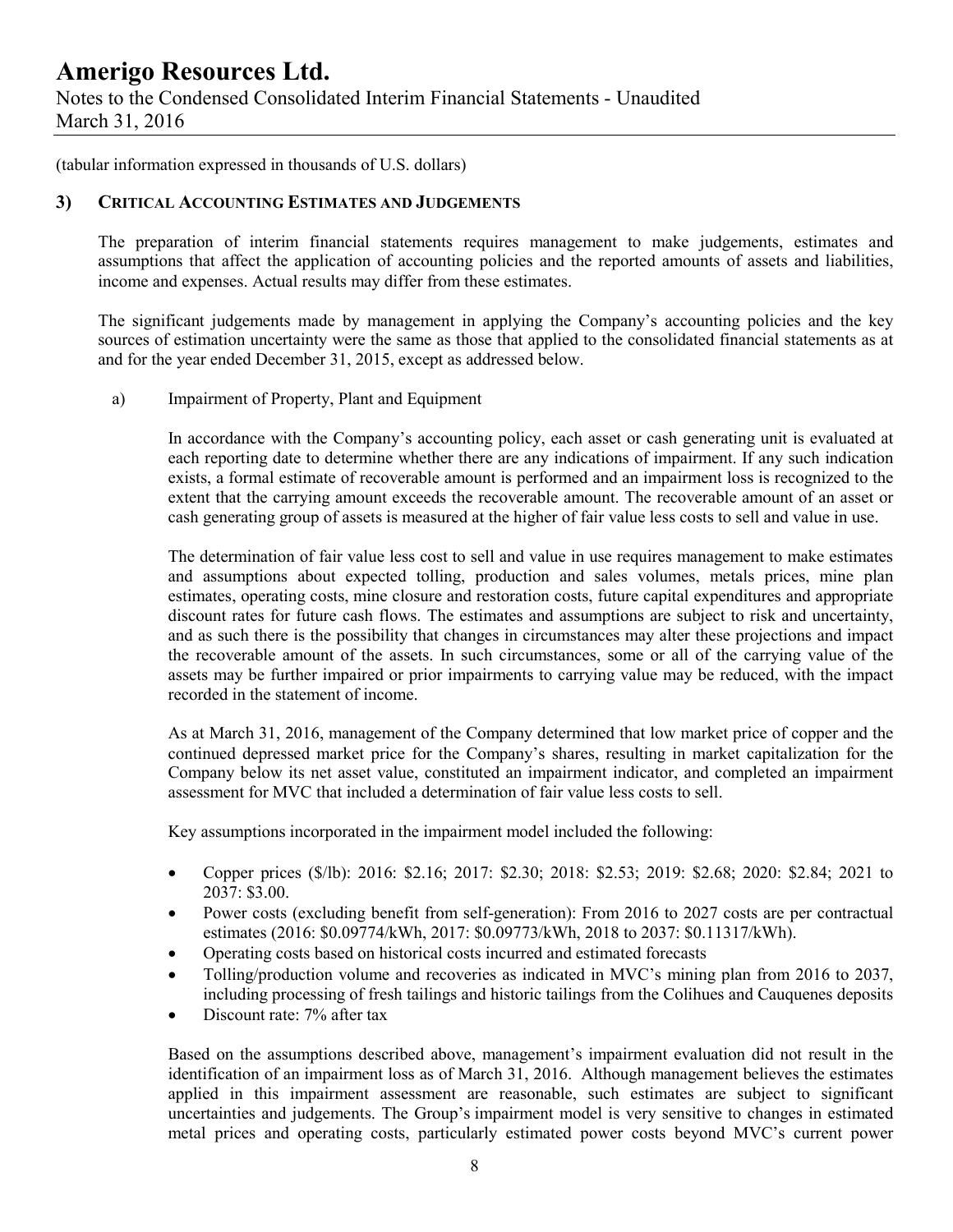(tabular information expressed in thousands of U.S. dollars)

contracts and operating results from the Cauquenes deposit that may differ from current projections. Changes in these variables might trigger an impairment that could be material.

An impairment charge of \$1.4 million was recognised in 2015 following a technical review of the Colihues equipment that was not expected to be used in future operations, as the recoverable amount of the equipment was less than its carrying amount.

b) Start date of Cauquenes operations

MVC commenced processing tailings from the Cauquenes deposit during September 2015 from one of the two sumps built as part of the Cauquenes phase one expansion. Construction, commissioning and testing continued to December 2015. When a project nears the end of construction, management has to exercise judgment to determine the date in which the asset was in the location and condition necessary to operate as intended by management. The identification of this date is important since it establishes the point in time at which costs cease to be capitalized unless they provide an enhancement to the economic benefits of the asset, borrowing costs cease to be capitalized, processing costs begin to stabilize, the capitalization of pre-start-up revenue ceases and depreciation of the asset commences. Management determined the appropriate start date of the Cauquenes operations to be January 1, 2016.

#### **4) INVENTORIES**

|                                | March 31,<br>2016 | December 31,<br>2015 |
|--------------------------------|-------------------|----------------------|
|                                | \$                | $\mathbf S$          |
| Plant supplies and consumables | 4,360             | 4,745                |
| Work in progress               | 2,804             | 2,757                |
|                                | 7,164             | 7,502                |

At March 31, 2016, work in progress inventories were valued at cost. During Q1-2016, the Group recorded a charge of \$0.5 million in tolling costs as a result of net realizable value ("NRV") adjustments in the months in which NRV was lower than cost.

At December 31, 2015, work in progress inventories were valued at NRV and during the year ended December 31, 2015, the Group recorded a charge of \$1.0 million in tolling and production costs as a result of NRV adjustments in the months in which NRV was lower than cost, and a charge of \$0.2 million to tolling and production costs from writing-down the molybdenum in-circuit inventory determined not to be saleable, following MVC's decision to suspend production of molybdenum concentrates in response to low market prices. The Group also recorded a charge of \$0.1 million in tolling and production costs as a result of an impairment of specific plant and supplies consumables.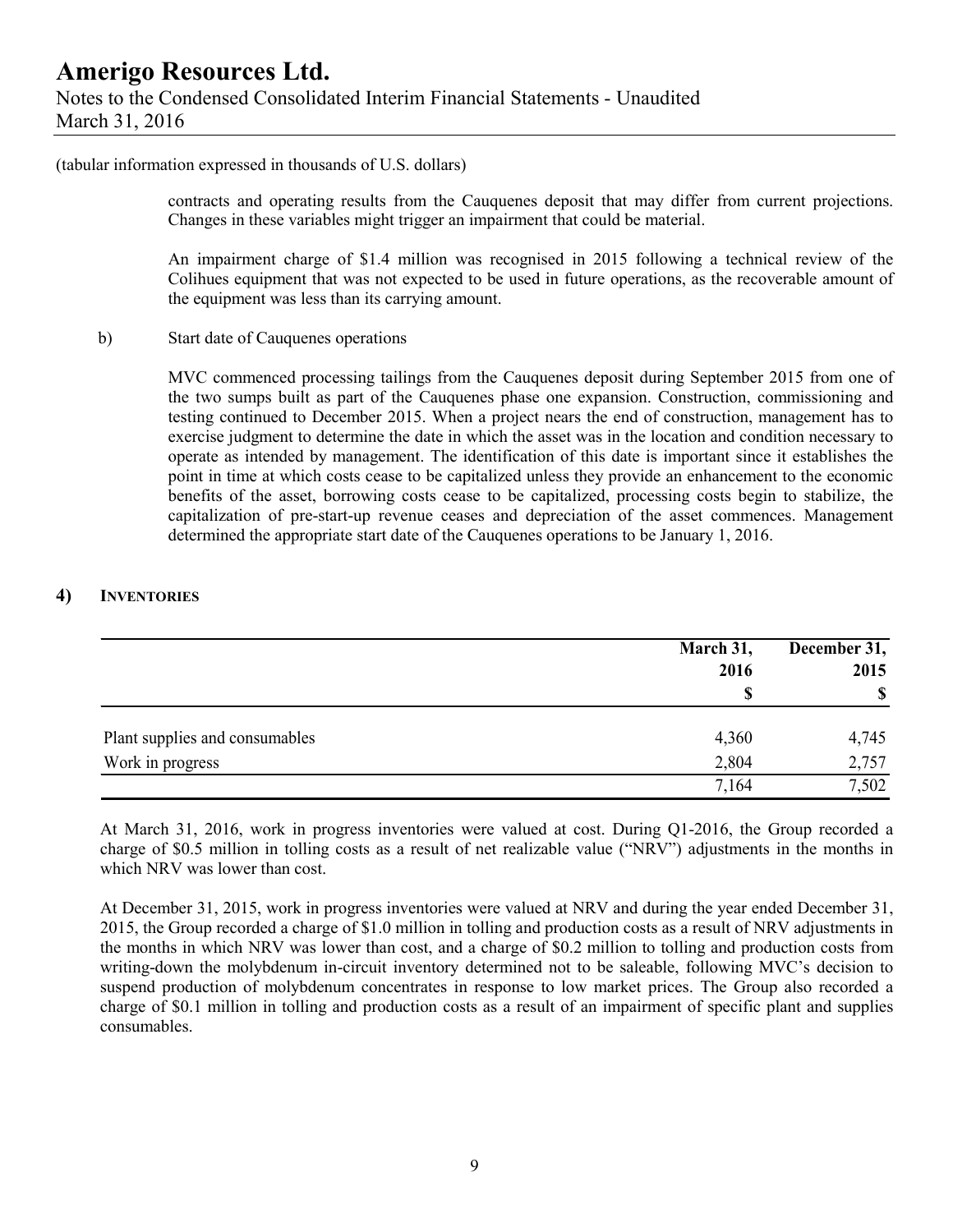Notes to the Condensed Consolidated Interim Financial Statements - Unaudited March 31, 2016

(tabular information expressed in thousands of U.S. dollars)

#### **5) PROPERTY, PLANT AND EQUIPMENT**

|                                   |                  | <b>Machinery</b> and |              |
|-----------------------------------|------------------|----------------------|--------------|
|                                   | <b>Plant</b> and | <b>Equipment and</b> |              |
|                                   | infrastructure   | other assets         | <b>Total</b> |
|                                   | \$               | \$                   | $\mathbb S$  |
| Year ended December 31, 2015      |                  |                      |              |
| Opening net book amount           | 111,885          | 21,474               | 133,359      |
| <b>Exchange differences</b>       |                  | (30)                 | (30)         |
| Additions                         | 52,257           | 3,829                | 56,086       |
| Disposals                         |                  | (23)                 | (23)         |
| Impairment (Note $3(c)$ )         |                  | (1, 396)             | (1, 396)     |
| Depreciation charge               | (4,706)          | (1,796)              | (6,502)      |
| <b>Closing net book amount</b>    | 159,436          | 22,058               | 181,494      |
| At December 31, 2015              |                  |                      |              |
| Cost                              | 246,484          | 51,763               | 298,247      |
| Accumulated depreciation          | (87, 048)        | (29, 705)            | (116, 753)   |
| Net book amount                   | 159,436          | 22,058               | 181,494      |
| Three months ended March 31, 2016 |                  |                      |              |
| Opening net book amount           | 159,436          | 22,058               | 181,494      |
| <b>Exchange differences</b>       |                  | 10                   | 10           |
| Additions                         | 40               | 870                  | 910          |
| Disposals                         |                  | (63)                 | (63)         |
| Depreciation charge               | (1,792)          | (1, 437)             | (3,229)      |
| <b>Closing net book amount</b>    | 157,684          | 21,438               | 179,122      |
| At March 31, 2016                 |                  |                      |              |
| Cost                              | 246,795          | 52,432               | 299,227      |
| Accumulated depreciation          | (89, 111)        | (30, 994)            | (120, 105)   |
| Net book amount                   | 157,684          | 21,438               | 179,122      |

At December 31, 2015, PPE of \$84.7 million was categorized as construction in progress ("CIP") and not subject to depreciation. The CIP was put in use as of January 1, 2016.

Total interest and charges of \$2.8 million was capitalised in the year ended December 31, 2015 (Q1-2016: \$nil) and included in PPE at December 31, 2015.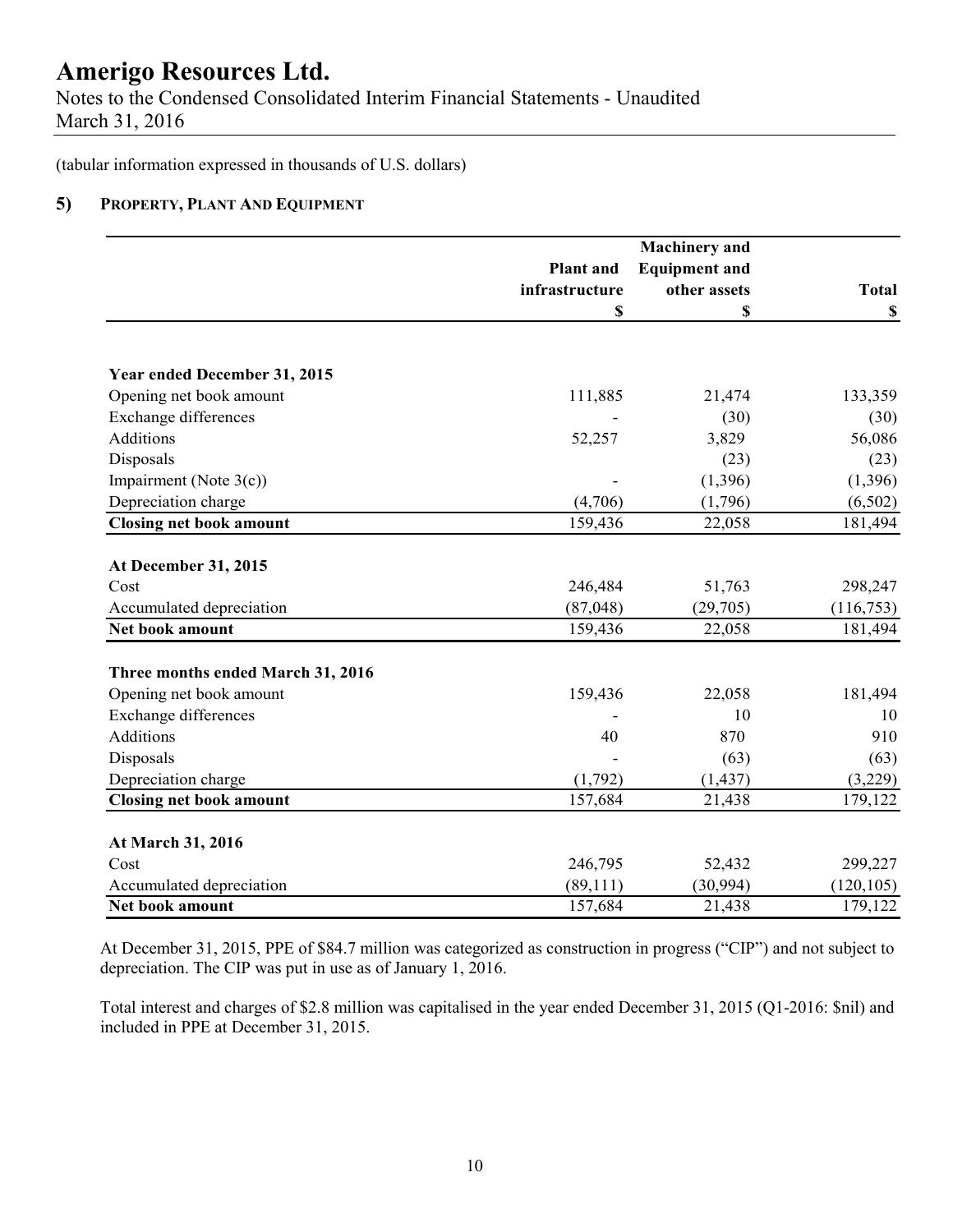Notes to the Condensed Consolidated Interim Financial Statements - Unaudited March 31, 2016

(tabular information expressed in thousands of U.S. dollars)

#### **6) BORROWINGS**

|                                                       | March 31, | December 31, |
|-------------------------------------------------------|-----------|--------------|
|                                                       | 2016      | 2015         |
|                                                       | \$        | \$           |
| Cauquenes Expansion Loan (Note $7(a)$ )               | 62,782    | 57,471       |
| Cauquenes Expansion VAT Facility (Note 7(b))          | 5,240     | 8,026        |
| DET Expansion Support Facility (Note 7(c))            | 10,305    | 7,148        |
|                                                       | 78,327    | 72,645       |
| Comprised of:                                         |           |              |
| Short-term debt and current portion of long-term debt | 16,674    | 17,964       |
| Long-term debt                                        | 61,653    | 54,681       |
|                                                       | 78,327    | 72,645       |

a) On March 25, 2015, MVC closed a bank syndicate financing with Mandated Lead Arrangers Banco Bilbao Vizcaya Argentaria ("BBVA") and Export Development Canada ("EDC") for a loan facility (the "Cauquenes Expansion Loan") of \$64.4 million for the expansion of MVC's operations for the processing of tailings from the Cauquenes deposit. Terms of the loan include interest at a fixed rate of 5.81% per annum (to be reduced to 5.56% per annum once MVC meets the completion criteria set in the Cauquenes Expansion Loan) for 75% of the facility, both fixed through the use of an interest rate swap. The remaining 25% of the facility is subject to a variable rate based on the US Libor 6 month rate, which at March 31, 2016 was 4.35% per annum (and would be 4.10% per annum during operation).

Interest is paid semi-annually starting on June 30, 2015. The Cauquenes Expansion Loan has a maximum repayment term of 6 years consisting of 12 equal semi-annual principal payments commencing on June 30, 2016. The repayment term may be shortened without penalty in accordance with the provisions of the Cauquenes Expansion Loan.

MVC incurred due diligence, bank fees and legal costs of \$2.4 million, recognized as transaction costs that are being amortized over the term of the loan using the effective interest rate method.

The balance of the loan (net of transaction costs) at March 31, 2016 was \$62.8 million (December 31, 2015: \$57.5 million).

MVC has provided security for the Cauquenes Expansion Loan in the form of a charge on all of MVC's assets, and MVC is subject to bank covenants (current ratio, tangible net worth and debt service coverage ratio) measured semi-annually starting on December 31, 2015.

At December 31, 2015, MVC was in compliance with the tangible net worth ratio (\$90.0 million), and received waivers from BBVA and EDC in respect of non-compliance with the current ratio (requirement of 1.0) and debt service coverage ratio (requirement of 1.2).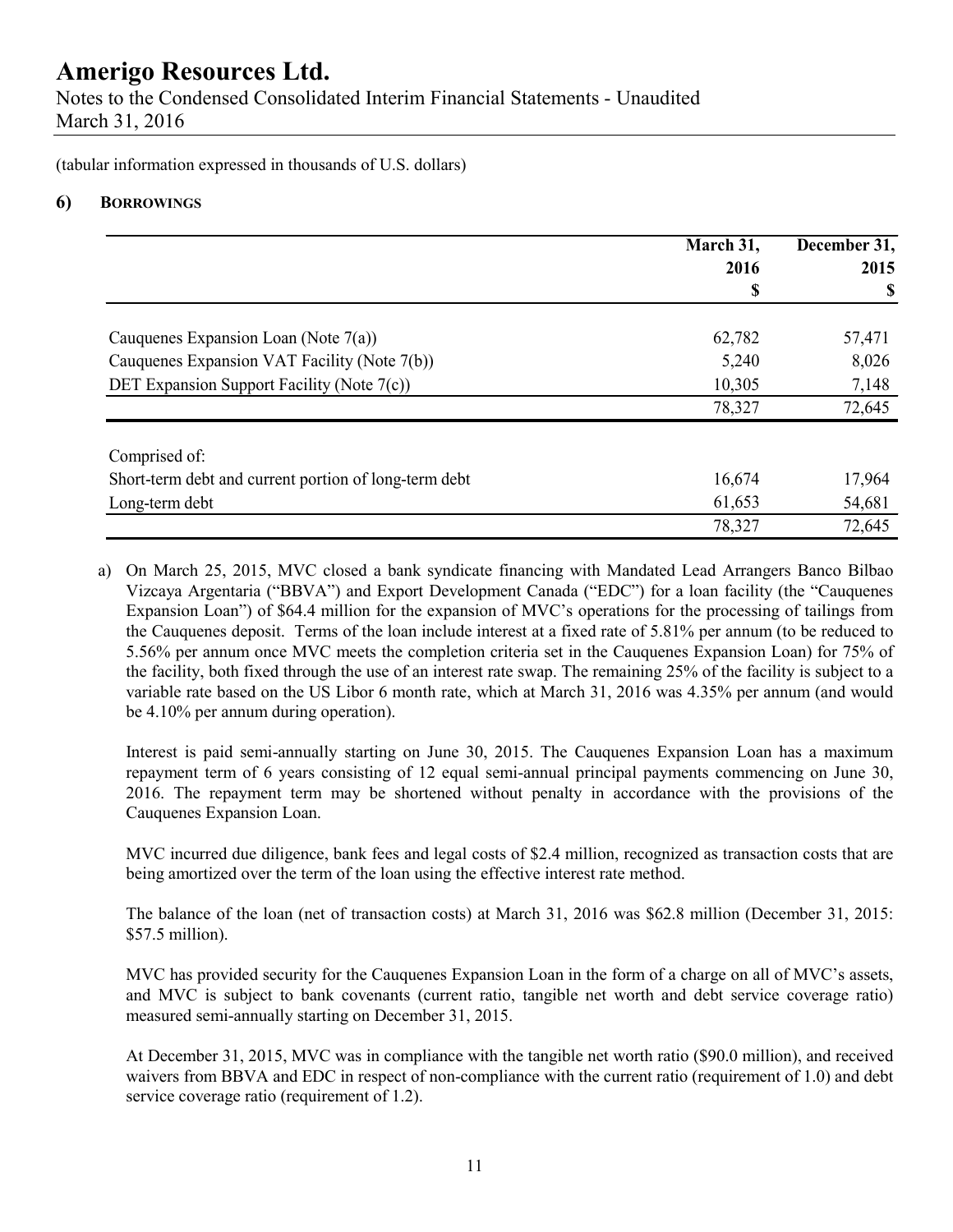(tabular information expressed in thousands of U.S. dollars)

MVC had a requirement to fund a debt service reserve account ("DSRA") for an estimated amount of \$7.0 million from the proceeds of the final disbursement from the Cauquenes Expansion Loan. BBVA and EDC waived the final disbursement funding requirement and deferred funding of the DSRA to the second half of 2016.

Concurrently with the Cauquenes Expansion Loan, MVC entered into an interest rate swap ("IRS") with BBVA to fix 75% of the interest payable on that facility. On March 31, 2016, the fair value of the IRS was determined to be \$0.9 million and mark-to-market adjustments of \$0.2 million were recognized in loss in Q1-2016, as a component of finance expense. The interest rate swap has a term to December 27, 2018.

- b) Also on March 25, 2015, MVC entered into a CLP 5,700.0 million (approximately \$9.0 million at the loan grant date) facility with BBVA to finance the value added tax incurred by MVC in connection with the Cauquenes expansion (the "VAT Facility"). The VAT Facility is due on or before June 30, 2016 and is subject to interest at a variable rate of the Chilean Association of Banks and Financial Institutions Tasa Bancaria plus 1.75%, which at March 31, 2016 was 6.22% per annum. Principal of \$3.4 million received through a VAT cash refund and interest of \$0.1 million were paid in connection with this facility in Q1-2016. The balance of the loan at March 31, 2016 was \$5.2 million (December 31, 2015: \$8.0 million).
- c) The Group has \$30.0 million in additional credit facilities for the expansion, including the \$17.0 million DET Expansion Support Facility (Note 2), and a \$13.0 million standby line of credit from three Amerigo shareholders. The shareholders line of credit had an original availability date to March 25, 2016 and was extended to March 25, 2017. No security was provided in connection with these facilities. At March 31, 2016, \$10.0 million had been drawn from the DET Expansion Support Facility (December 31, 2015: \$\$7.0 million) and no funds had been drawn from the shareholders line of credit. The Group incurred an annual commitment fee of \$0.1 million in respect of the standby line of credit in 2016 and 2015.

#### **7) RELATED PARTY TRANSACTIONS**

a) Royalty Derivative to Related Parties

Amerigo holds its interest in MVC through Amerigo International Holdings Corp. ("Amerigo International").

Amerigo International is wholly-owned by the Company except for certain outstanding Class A shares which are owned indirectly by the Company's Chairman, an associate of the Chairman and a former director of the Company. The Class A shares were issued as part of a tax-efficient structure for the payment of the royalty (the "Royalty") granted in exchange for the transfer to the Company of an option to purchase MVC.

In accordance with the articles of Amerigo International, the holders of the Class A shares are not entitled to any dividend or to other participation in the profits of Amerigo International, except for a total royalty dividend, if declared by the directors of Amerigo International, in an amount equal to the amount of the Royalty.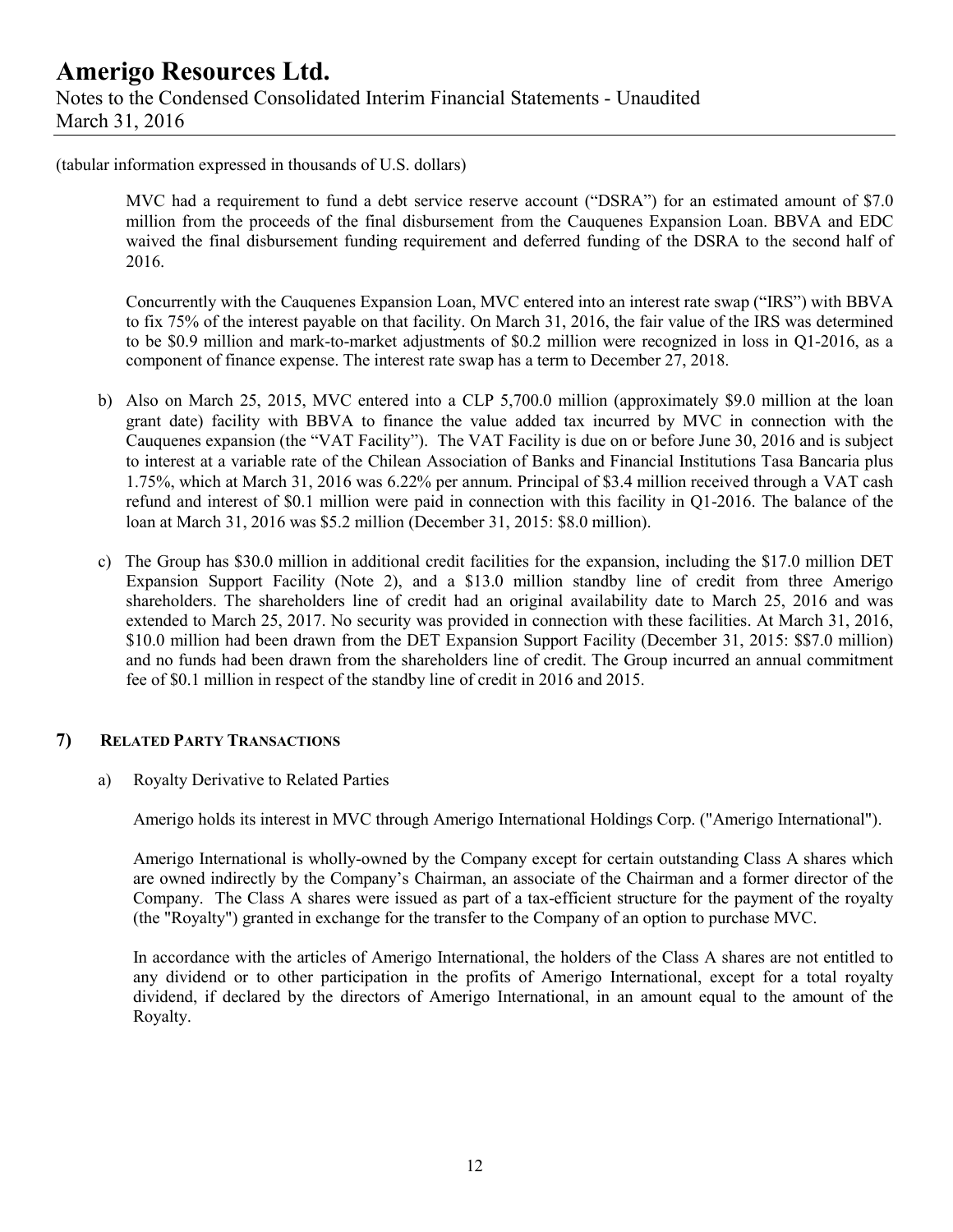Notes to the Condensed Consolidated Interim Financial Statements - Unaudited March 31, 2016

(tabular information expressed in thousands of U.S. dollars)

The Royalty is calculated as follows:

- \$0.01 for each pound of copper equivalent produced from El Teniente tailings by MVC or any successor entity to MVC if the price of copper is under \$0.80, or
- $\degree$  \$0.015 for each pound of copper equivalent produced from El Teniente tailings by MVC or any successor entity to MVC if the price of copper is \$0.80 or more.

In Q1-2016, the Group and the Class A shareholders entered into an agreement to defer payment of the Royalty derived from Cauquenes production (the "Cauquenes Royalty) with effect from January 15, 2016 to February 27, 2017 (the "Deferral Termination Date"). The Cauquenes Royalty that is deferred and which remains unpaid at the Deferral Termination Date will be increased by the amount of \$0.005 per pound. At March 31, 2016, \$0.1 million of Cauquenes Royalty was deferred pursuant to this agreement.

The Royalty is a derivative financial instrument. This liability is measured at fair value, with changes in fair value recorded in profit for the period. The fair value of the liability at March 31, 2016 was \$9.7 million (December 31, 2015: \$8.9 million), with a current portion of \$1.1 million (December 31, 2015: \$0.9 million) and a long-term portion of \$8.6 million (December 31, 2015: \$8.0 million).

The Royalty is paid as a royalty dividend on the Class A shares of Amerigo International. During Q1-2016, royalties totalling \$0.2 million were paid or accrued to the Class A shareholders (Q1-2015: \$0.1 million). At March 31, 2016, \$0.2 million of this amount remained payable (December 31, 2015: \$0.1 million).

The royalty derivative to related parties includes the royalty dividends described above and changes in fair value of the derivative. The fair value of the derivative increased by \$0.7 million in Q1-2016 (Q1-2015: \$1.1 million), for a total royalty derivative expense of \$0.9 million (Q1-2015: \$1.2 million).

b) Purchases of Goods and Services

The Company's related parties consist of companies owned by executive officers and directors, as follows:

Nature of Transactions

Zeitler Holdings Corp. Management Delphis Financial Strategies Inc. Management Michael J. Kuta Law Corporation Management

The Group incurred the following fees in connection with companies owned by executive officers and directors and in respect of salaries paid to an officer. Transactions have been measured at the exchange amount which is determined on a cost recovery basis.

|                              | Q1-2016    | <b>21-2015</b> |
|------------------------------|------------|----------------|
|                              |            | ጣ<br>۱IJ       |
| Salaries and management fees | າາດ<br>∸ ' | 370            |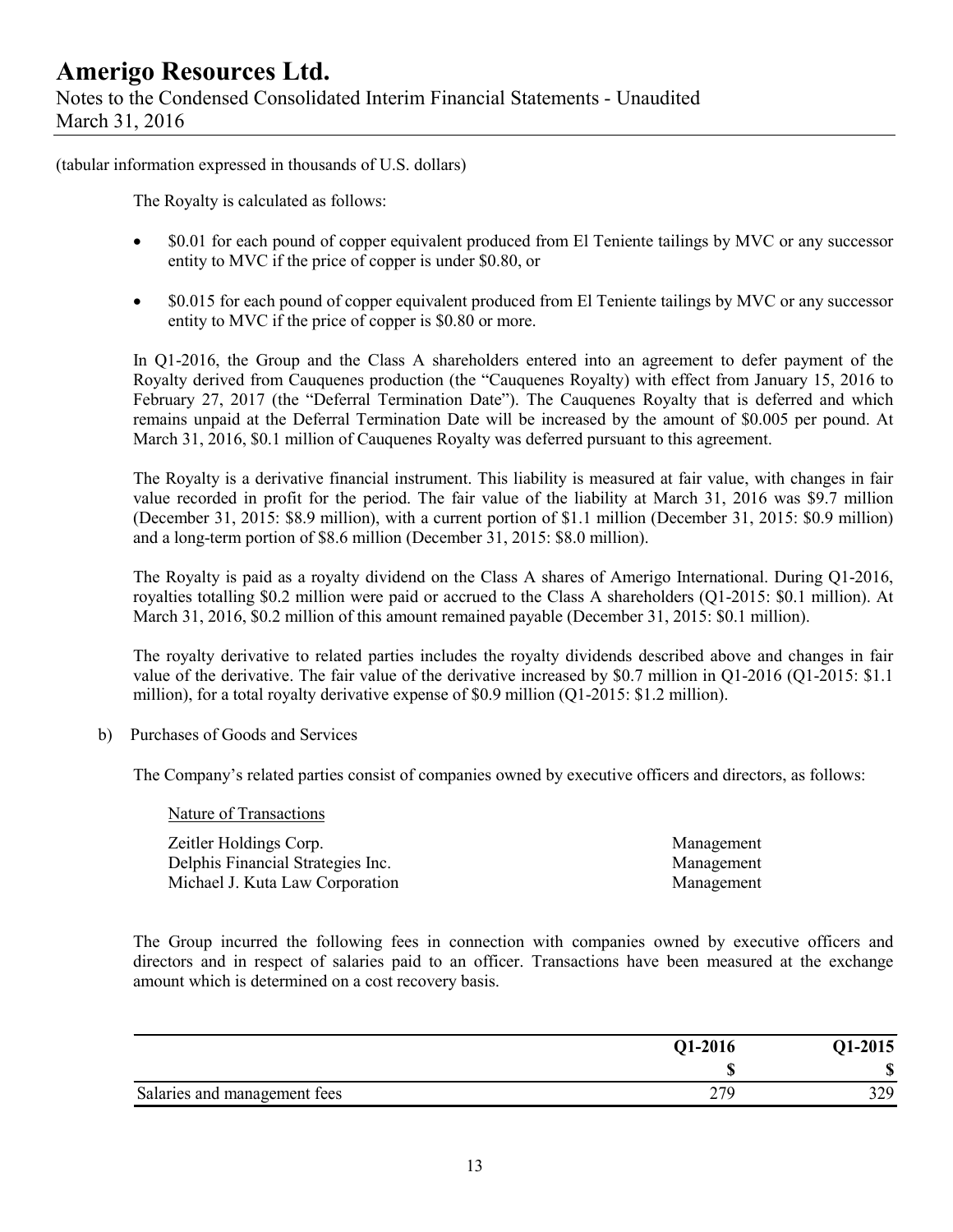Notes to the Condensed Consolidated Interim Financial Statements - Unaudited March 31, 2016

(tabular information expressed in thousands of U.S. dollars)

#### c) Key Management Compensation

The remuneration of directors and other members of key management during the three months ended March 31, 2016 and 2015 was as follows:

|                                | Q1-2016 | Q1-2015 |
|--------------------------------|---------|---------|
|                                | S       |         |
| Management and directors' fees | 335     |         |
| Share-based payments           | 58      |         |
|                                | 393     |         |

Share-based payments are the fair value of options vested to directors and key management personnel.

d) The Group has a \$13.0 million standby line of credit from three Amerigo shareholders (Note 6(c)).

#### **8) EQUITY**

#### a) Share Capital

Authorised share capital consists of an unlimited number of common shares without par value.

#### b) Share Options

A total of 3,350,000 options were granted in Q1-2016 (year ended December 31, 2015: 1,850,000 options), with a weighted average fair value estimated at Cdn\$0.06 (2015: Cdn\$0.14) per option at the grant date based on the Black-Scholes option-pricing model using the following assumptions:

|                                 | 2016     | 2015   |
|---------------------------------|----------|--------|
|                                 | \$       | \$     |
| Weighted average share price    | 0.14     | 0.37   |
| Weighted average exercise price | 0.14     | 0.37   |
| Dividend yield                  | 0%       | $0\%$  |
| Risk free interest rate         | $0.60\%$ | 0.65%  |
| Pre-vest forfeiture rate        | 0%       | $0\%$  |
| Expected life (years)           | 4.27     | 4.12   |
| Expected volatility             | 54.96%   | 46.87% |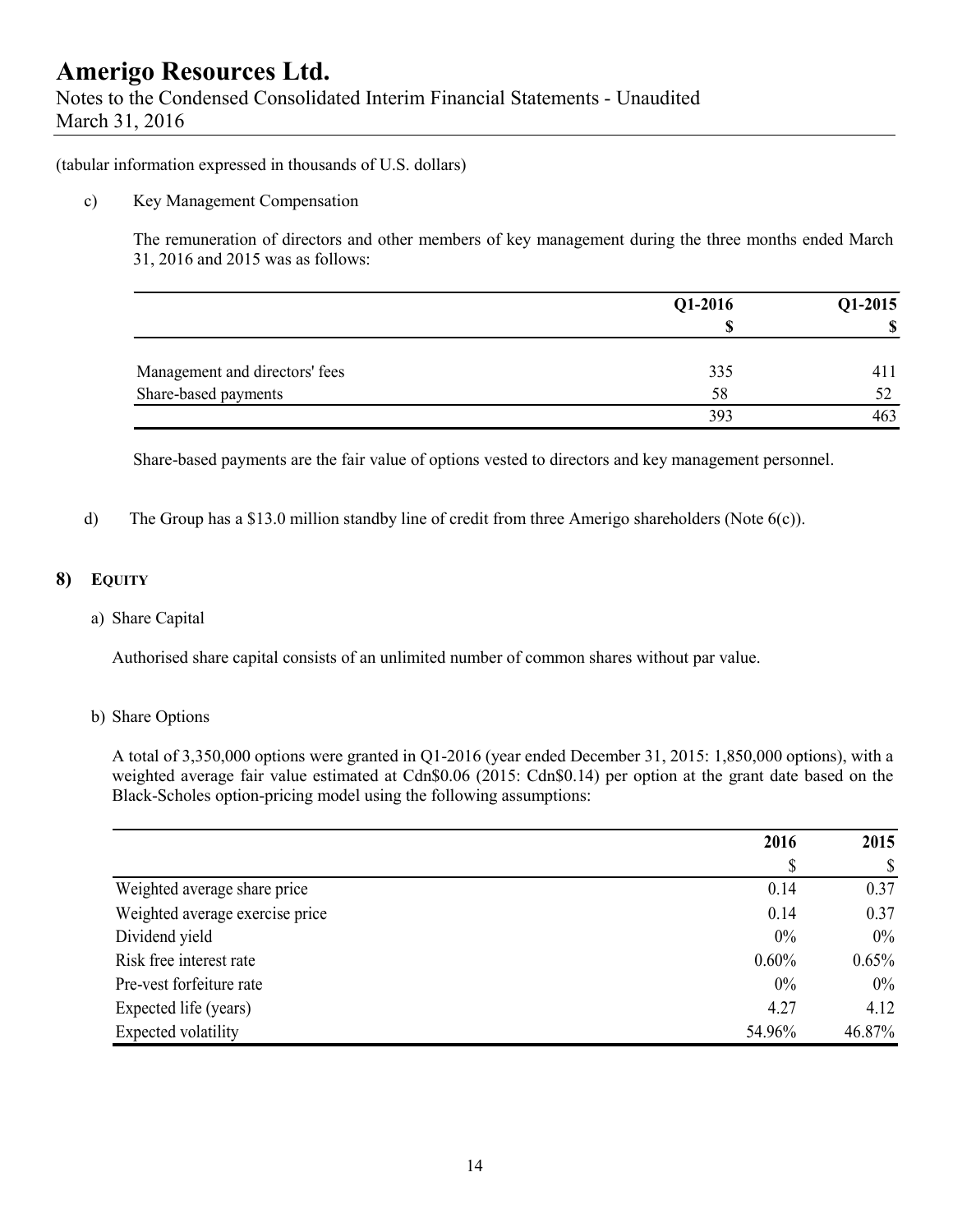Notes to the Condensed Consolidated Interim Financial Statements - Unaudited March 31, 2016

### (tabular information expressed in thousands of U.S. dollars)

Outstanding share options:

|                        | March 31, 2016 |              | December 31, 2015 |              |
|------------------------|----------------|--------------|-------------------|--------------|
|                        |                | Weighted     |                   | Weighted     |
|                        |                | average      |                   | average      |
|                        |                | exercise     |                   | exercise     |
|                        | <b>Share</b>   | price        | <b>Share</b>      | price        |
|                        | options        | <b>Cdn\$</b> | options           | <b>Cdn\$</b> |
| At start of the period | 12,450,000     | 0.73         | 13,765,000        | 0.78         |
| Expired                | (2,600,000)    | 1.32         | (3,165,000)       | 0.70         |
| Granted                | 3,350,000      | 0.14         | 1,850,000         | 0.37         |
| At end of the period   | 13,200,000     | 0.47         | 12,450,000        | 0.73         |
| Vested and exercisable | 10,687,500     | 0.55         | 12,450,000        | 0.73         |

Information relating to share options outstanding at March 31, 2016 is as follows:

| Weighted<br>Average<br>remaining<br>life<br>of<br>outstanding<br>options<br>(years) | Weighted<br>average<br>exercise price<br>on vested<br>options<br>Cdn\$ | Weighted<br>average<br>exercise price<br>on<br>outstanding<br>options<br>Cdn\$ | options Price range<br>Cdn\$ | <b>Vested share</b> | Outstanding<br>share options |  |
|-------------------------------------------------------------------------------------|------------------------------------------------------------------------|--------------------------------------------------------------------------------|------------------------------|---------------------|------------------------------|--|
| 4.92                                                                                | 0.14                                                                   | 0.14                                                                           | $0.14 - 0.26$                | 837,500             | 3,350,000                    |  |
| 4.00                                                                                | 0.37                                                                   | 0.37                                                                           | $0.27 - 0.40$                | 1,850,000           | 1,850,000                    |  |
| 2.79                                                                                | 0.45                                                                   | 0.45                                                                           | $0.41 - 0.65$                | 4,200,000           | 4,200,000                    |  |
| 0.80                                                                                | 0.83                                                                   | 0.83                                                                           | $0.66 - 1.12$                | 3,800,000           | 3,800,000                    |  |
| 2.93                                                                                | 0.55                                                                   | 0.47                                                                           |                              | 10,687,500          | 13,200,000                   |  |

Further information about share options is as follows:

|                               | Q1-2016 | Q1-2015           |
|-------------------------------|---------|-------------------|
|                               |         | $\sqrt{2}$<br>۱Ĵ. |
| Total compensation recognized | 60      | $\sim$<br>ັັ      |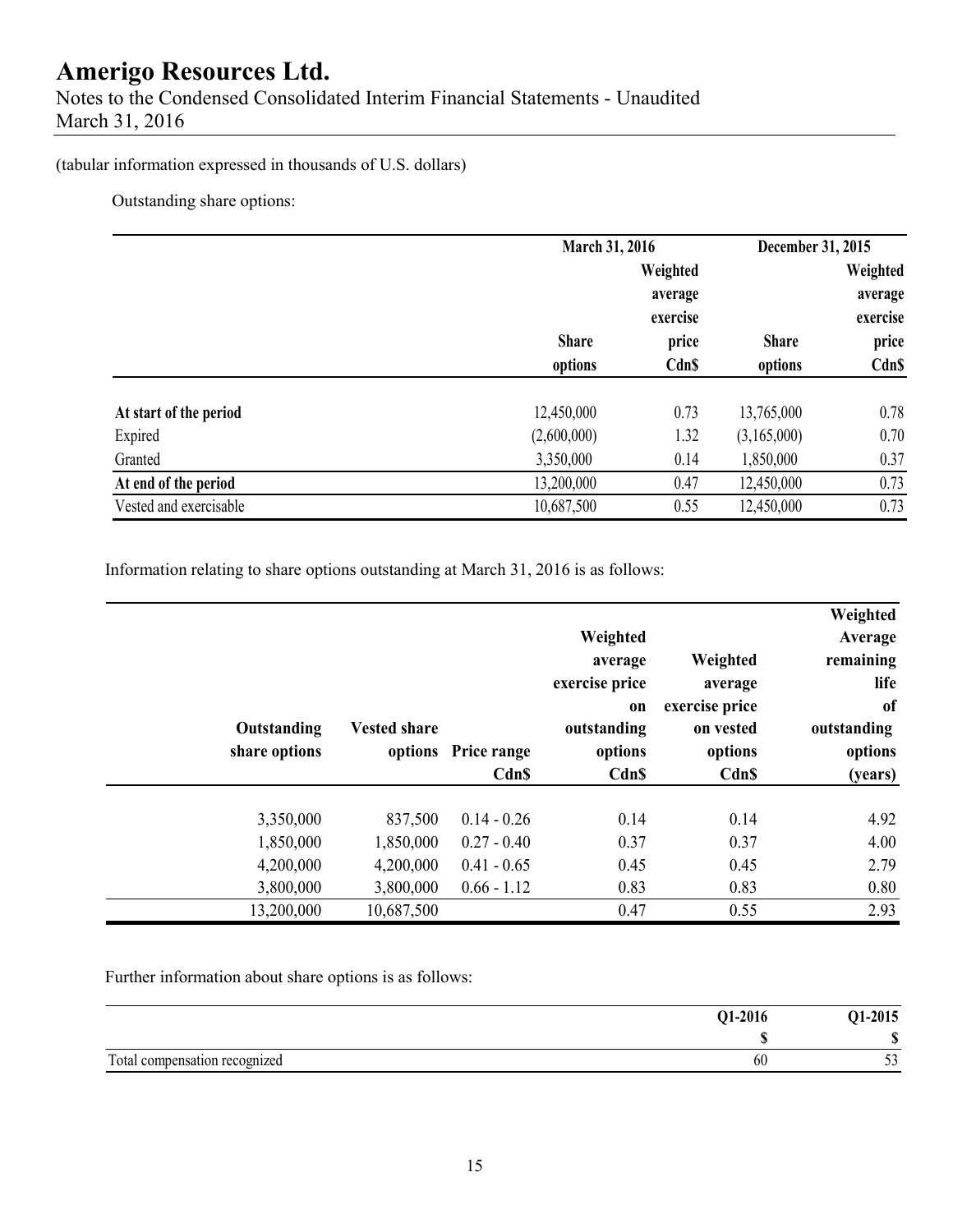Notes to the Condensed Consolidated Interim Financial Statements - Unaudited March 31, 2016

(tabular information expressed in thousands of U.S. dollars)

#### **9) SEGMENT INFORMATION**

Operating segments are based on the reports reviewed by the board of directors that are used to make strategic decisions. The Group has one operating segment, the production of copper concentrates under a tolling agreement with DET (Note 2).

The geographic distribution of non-current assets is as follows:

|        | Property, plant and equipment |              | Other                    |                |  |
|--------|-------------------------------|--------------|--------------------------|----------------|--|
|        | March 31,                     | December 31, | March 31,                | December 31,   |  |
|        | 2016                          | 2015         | 2016                     | 2015           |  |
| Chile  | 178,977                       | 181,353      | 5,867                    | 5,920          |  |
| Canada | 145                           | 141          | $\overline{\phantom{0}}$ | $\blacksquare$ |  |
|        | 179,122                       | 181,494      | 5,867                    | 5,920          |  |

All of the Group's revenue originates in Chile. In Q1-2016, the Group's sales to one customer represented 100% of reported revenue (2015: 99%).

#### **10) REVENUE**

Revenue consists of the following:

|                                                     | Q1-2016  | Q1-2015  |
|-----------------------------------------------------|----------|----------|
|                                                     |          |          |
| Gross tolling revenue (Note 2)                      | 26,997   | 23,279   |
| Notional items deducted from gross tolling revenue: |          |          |
| Smelting and refining                               | (4,509)  | (3, 535) |
| DET royalties                                       | (4, 435) | (4,202)  |
| Transportation                                      | (364)    | (290)    |
|                                                     | 17,689   | 15,252   |
| Molybdenum and other revenue                        | 1,566    | 2,404    |
|                                                     | 19,255   | 17,656   |

At March 31, 2016, a 10% increase or decrease in provisional copper prices would result in price-driven revenue settlement adjustments of \$2.9 million.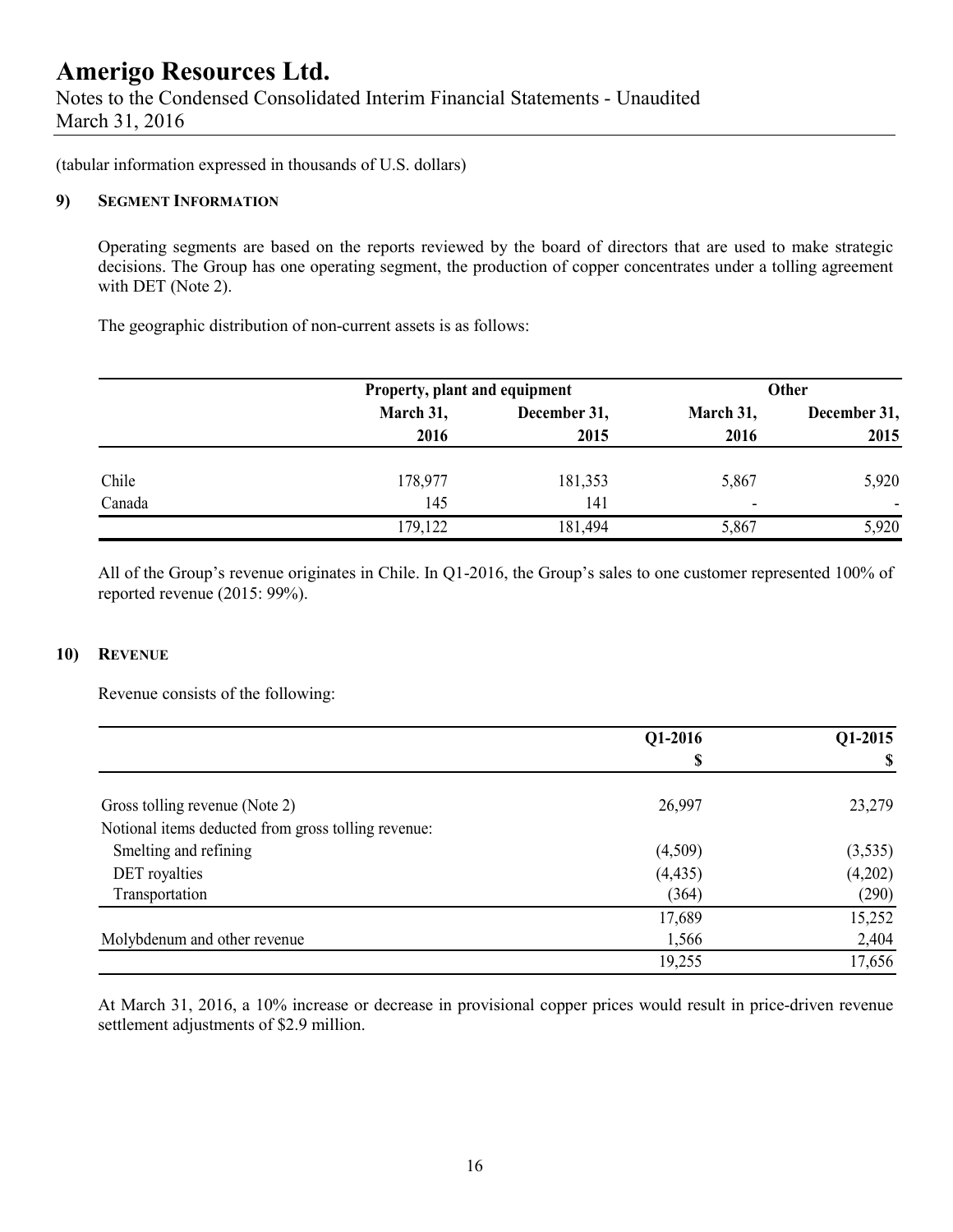Notes to the Condensed Consolidated Interim Financial Statements - Unaudited March 31, 2016

(tabular information expressed in thousands of U.S. dollars)

### **11) EXPENSES BY NATURE**

### a) Tolling and production costs consists of the following:

|                               | Q1-2016   | Q1-2015  |  |
|-------------------------------|-----------|----------|--|
|                               | S         | S        |  |
| Tolling/production costs      | (17,229)  | (16,226) |  |
| Depreciation and amortization | (3,292)   | (1,681)  |  |
| Administration                | (1, 136)  | (1,063)  |  |
|                               | (21, 657) | (18,970) |  |

### b) General and administration expenses consist of the following:

|                                            | Q1-2016 | Q1-2015  |
|--------------------------------------------|---------|----------|
|                                            | œ<br>D  | <b>S</b> |
| Office and general expenses                | (281)   | (308)    |
| Salaries, management and professional fees | (513)   | (567)    |
| Share-based payment compensation           | (60)    | (53)     |
|                                            | (854)   | (928)    |

### c) Other gains (expenses) consist of the following:

|                                 | Q1-2016                  | Q1-2015 |  |
|---------------------------------|--------------------------|---------|--|
|                                 | ጦ                        | \$      |  |
| Foreign exchange gain (expense) | 571                      | (489)   |  |
| Impairment charge               | $\overline{\phantom{0}}$ | (42)    |  |
| Other gains                     | 30                       | 66      |  |
|                                 | 601                      | (465)   |  |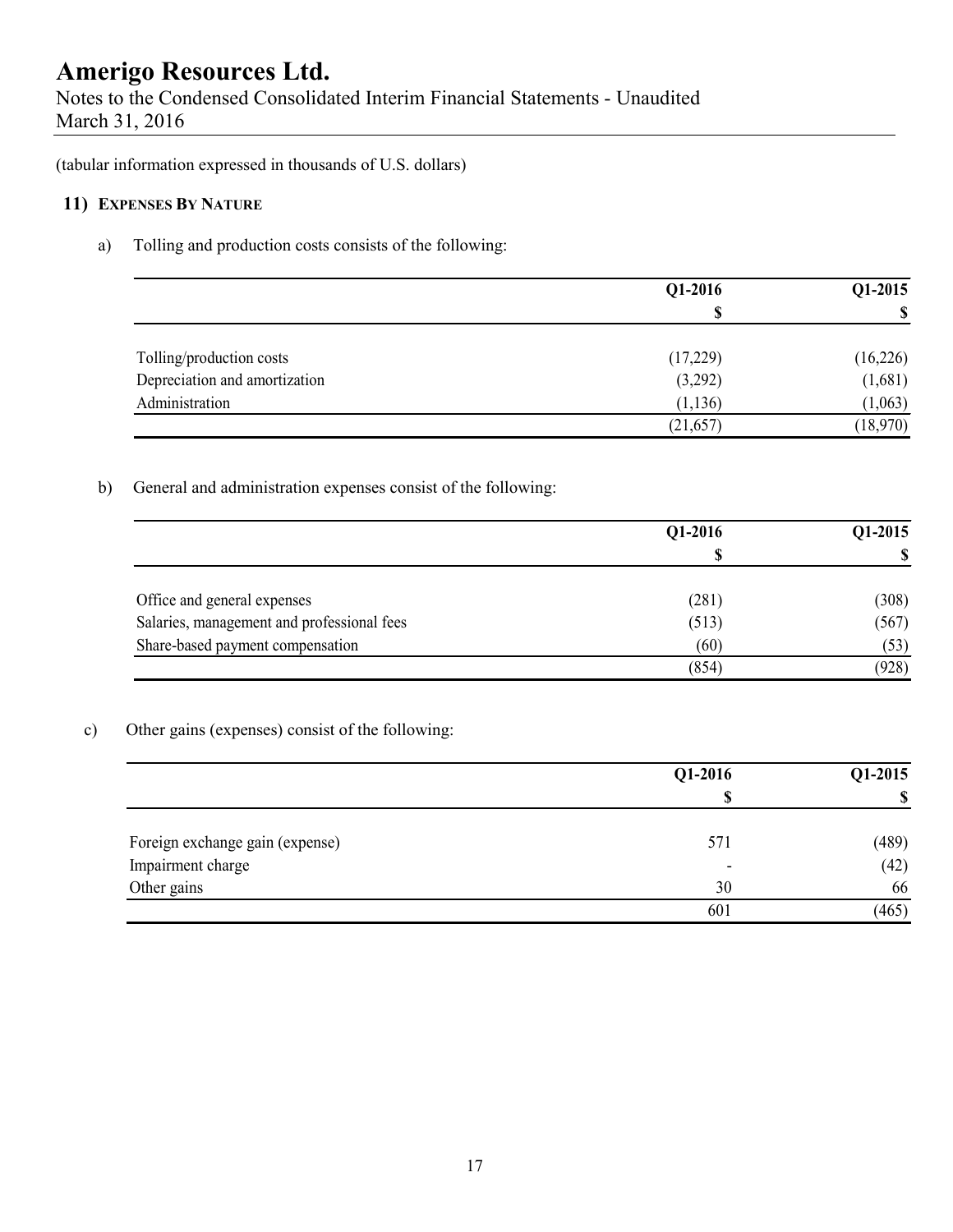Notes to the Condensed Consolidated Interim Financial Statements - Unaudited March 31, 2016

(tabular information expressed in thousands of U.S. dollars)

d) Royalty derivative to related parties expense consists of the following:

|                                              | Q1-2016 | Q1-2015 |  |
|----------------------------------------------|---------|---------|--|
|                                              | €       | \$      |  |
| Royalties to related parties                 | (225)   | (128)   |  |
| Fair value adjustments to royalty derivative | (692)   | 1,096   |  |
|                                              | (917)   | (1,224) |  |

### e) Finance expense consists of the following:

|                                          | Q1-2016  | $Q1-2015$                |
|------------------------------------------|----------|--------------------------|
|                                          | S        | S                        |
| Finance, commitment and interest charges | (1,284)  | (430)                    |
| Interest rate swap                       | (204)    | $\overline{\phantom{0}}$ |
|                                          | (1, 488) | (430)                    |

### **12) SUPPLEMENTARY CASH FLOW INFORMATION**

|                                                                           | Q1-2016  | Q1-2015 |
|---------------------------------------------------------------------------|----------|---------|
|                                                                           |          |         |
| Interest and taxes paid<br>(a)                                            |          |         |
| Interest paid                                                             | 120      |         |
| Income taxes paid                                                         | 197      | 513     |
| (b) Other                                                                 |          |         |
| (Decrease) increase in accounts payable related to the acquisition of PPE | (2, 841) | 2,117   |
| Cash paid during the period for royalty dividends to related parties      | 78       | 147     |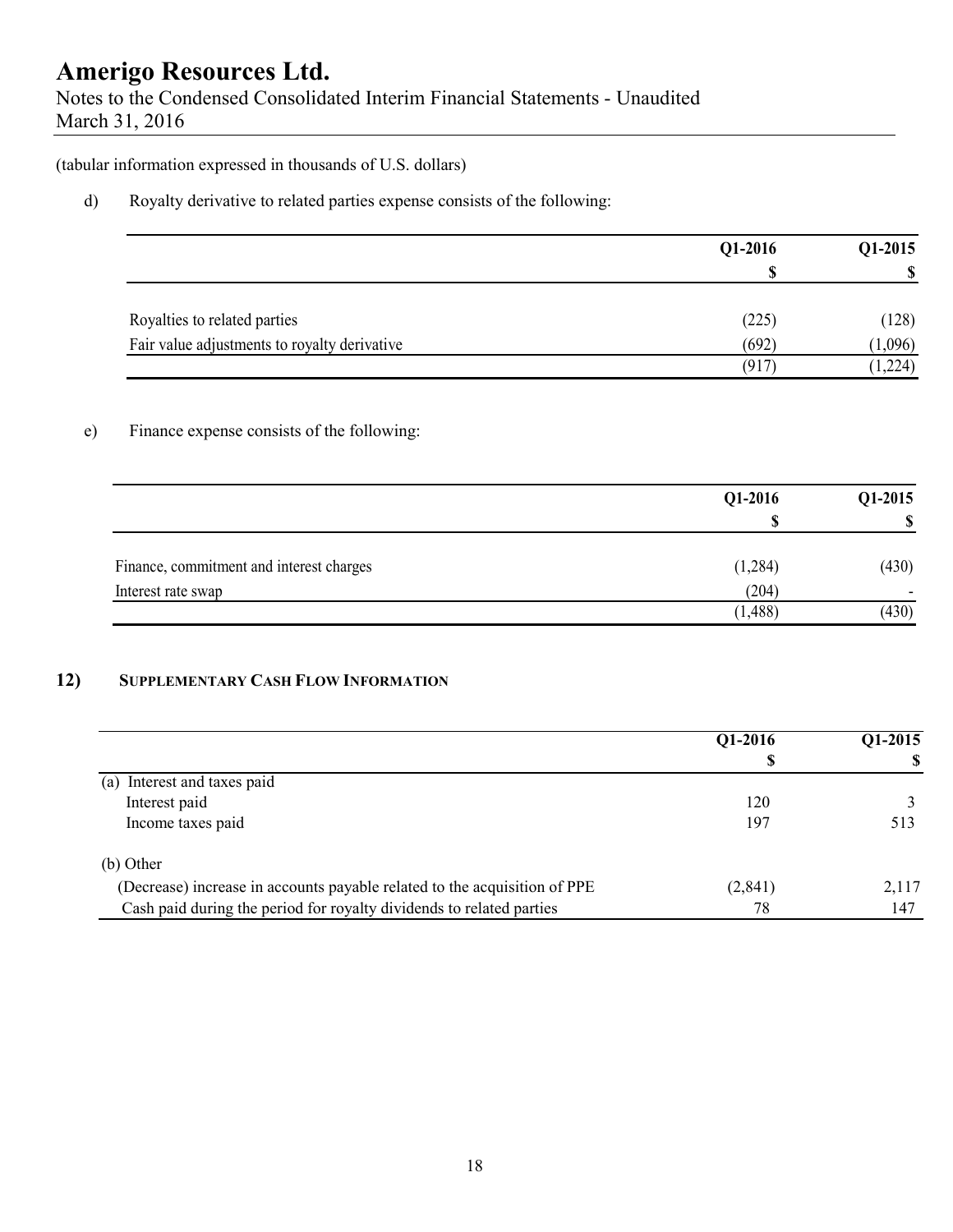Notes to the Condensed Consolidated Interim Financial Statements - Unaudited March 31, 2016

(tabular information expressed in thousands of U.S. dollars)

#### **13) FAIR VALUE MEASUREMENT**

Certain of the Group's financial assets and liabilities are measured at fair value on a recurring basis and classified in their entirety based on the lowest level of input that is significant to the fair value measurement. The fair value hierarchy has three levels that prioritize the inputs to valuation techniques used to measure fair value, with Level 1 inputs having the highest priority. The levels and valuation techniques used to value the Group's financial assets and liabilities are the following:

- Level 1 Unadjusted quoted prices in active markets for identical assets and liabilities that the Company can access at the measurement date. The Group values its investments using quoted market prices in active markets.
- $\bullet$  Level 2 Inputs other than quoted prices included within Level 1 that are observable for the asset or liability directly or indirectly. The Group's copper and molybdenum trade receivables are embedded derivatives in circumstances when the value of these receivables changes as underlying commodity market prices vary. The fair values of these receivables are adjusted each reporting period by reference to forward market prices and changes in fair value are recorded as a component of revenue.
- Level 3 Significant unobservable inputs that are not based on observable market data. The Company includes the royalty derivative to related parties in Level 3 of the fair value hierarchy because it is not tradable or associated with observable price transparency. Management reviews the fair value of this derivative on a quarterly basis based on management's best estimates, which are unobservable inputs. Fair value is calculated by applying the discounted cash flow approach on a valuation model that considers the present value of the net cash flows expected to be paid as royalties to related parties (Note 7(a)). The Company has also included the interest rate swap in Level 3 of the fair value hierarchy due to the lack of observable market quotes on this instrument. The fair value of the interest rate swap was determined with the assistance of third parties who performed a discounted cash flow valuation based on a forward interest rate curve.

|                                       | Level 1 | Level 2 | Level 3                  | <b>Total</b> |
|---------------------------------------|---------|---------|--------------------------|--------------|
|                                       |         |         | Φ                        | $\mathbf S$  |
| <b>March 31, 2016</b>                 |         |         |                          |              |
| Investments                           | 1,330   |         |                          | 1,330        |
| Trade and other receivables           | ۰       | 9,266   | $\overline{\phantom{0}}$ | 9,266        |
| Interest rate swap                    | $\,$    |         | (915)                    | (915)        |
| Royalty derivative to related parties | ٠       |         | (9,728)                  | (9, 728)     |
|                                       | 1,330   | 9,266   | (10, 643)                | (47)         |